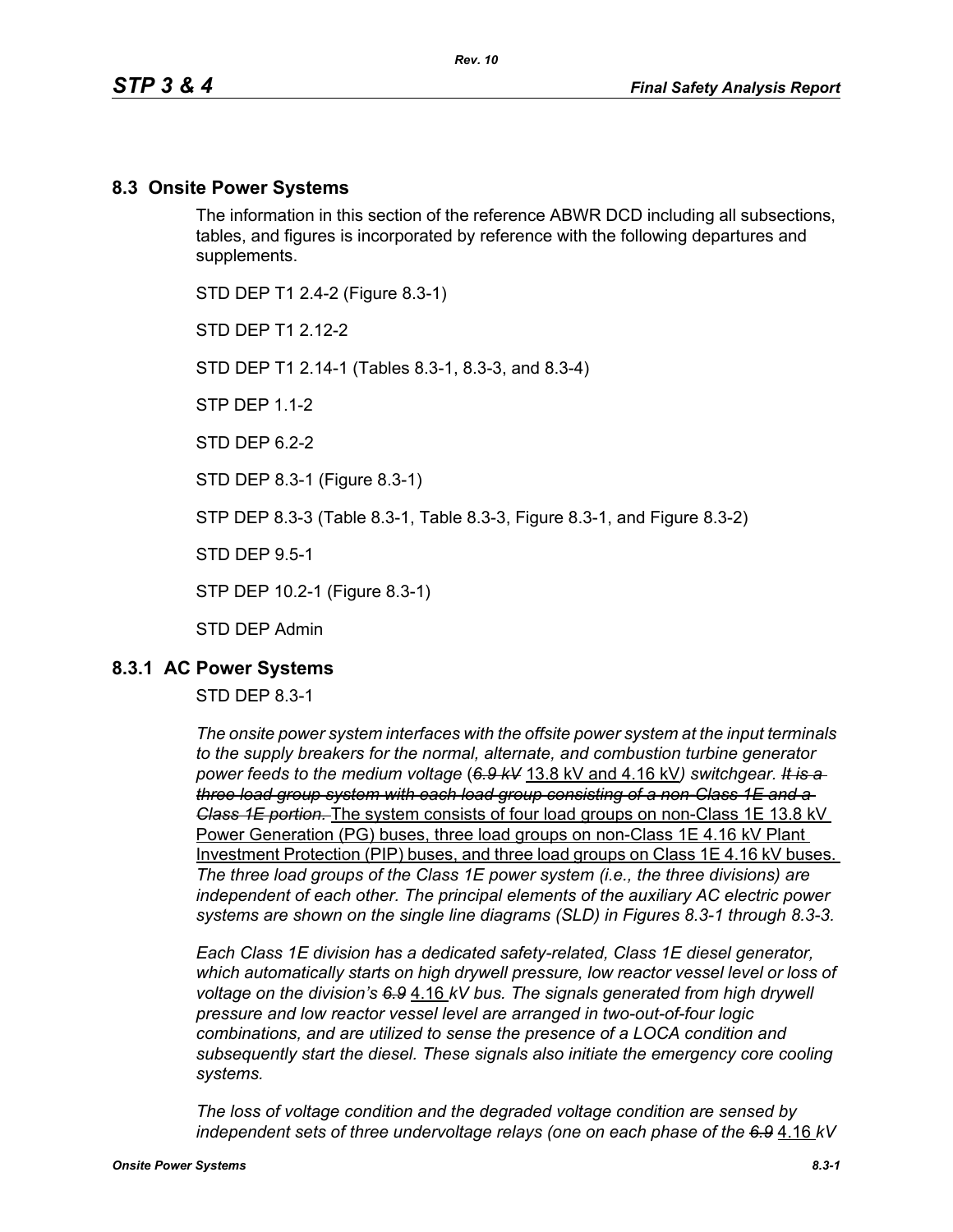*bus) which are configured such that two-out-of-three trip states will initiate circuitry for transferring power from offsite power to the onsite diesel generator (after a time delay*  for the degraded voltage condition). The primary side of each of the instrument *potential transformers (PTs) is connected phase-to-phase (i.e., a "delta" configuration) such that a loss of a single phase will cause two of the three undervoltage relays to trip, thus satisfying the two-out-of-three logic. (For more information on the degraded voltage condition and associated time delays, etc., see Subsection (8) of 8.3.1.1.7.)*

*Each 6.9* 4.16 *kV Class 1E bus feeds its associated 480V unit substation* power center *through a 6.9* 4.16 *kV/ 480/277V power center transformer.*

STP DEP 1.1-2

STD DEP 8.3-1

*Standby power is provided to plant investment protection non-Class 1E loads in all three load groups by a combustion turbine generator located in the turbine building.* CTG Bus 1 can be tied to CTG Bus 2 by the manual closing of the CTG bus tie breaker. When the plant conditions are beyond the design basis, the plant operators have the capability to cross-connect an alternate power source from the other unit. The crosstie breakers can only be closed after complying with the shedding requirements and loads limitations in accordance with off-normal/emergency procedures.

STD DEP 8.3-1

*AC power is supplied at 6.9* 13.8 kV or 4.16 *kV for motor loads larger than 300 kW and transformed to 480V for smaller loads. The 480V system is further transformed into lower voltages as required for instruments, lighting, and controls. In general, motors larger than 300 kW are supplied from the 6.9* 13.8 kV or 4.16 *kV buses. Motors 300 kW or smaller but larger than 100 kW are supplied power from 480V switchgear. Motors 100 kW or smaller are supplied power from 480V motor control centers.*

## **8.3.1.0.1 Non-Class 1E Medium Voltage Power Distribution System**

STD DEP 8.3-1

*The non-Class 1E medium voltage power distribution system consists of nine 6.9 kV buses divided into three load groups* four 13.8 kV PG buses and three 4.16 kV PIP buses. *The three load* four bus *group configuration was chosen to* meet the requirement that the ten Reactor Internal Pumps (RIPs) be powered by four independent buses. This will minimize large core flow reduction events and *match the mechanical* power generation *systems which are mostly three* four *trains (e.g. three* four *feedwater pumps*, four condensate pumps, four condensate booster pumps, four heater drain pumps, and *three* four *circulating water pumps, three turbine building supply and exhaust fans)*. The three bus configuration was chosen to match the supported mechanical systems, which typically consist of two or three trains.

*Within each load group there is one* The four *power generation bus which supplies*  buses supply *power production loads which do not provide water to the pressure*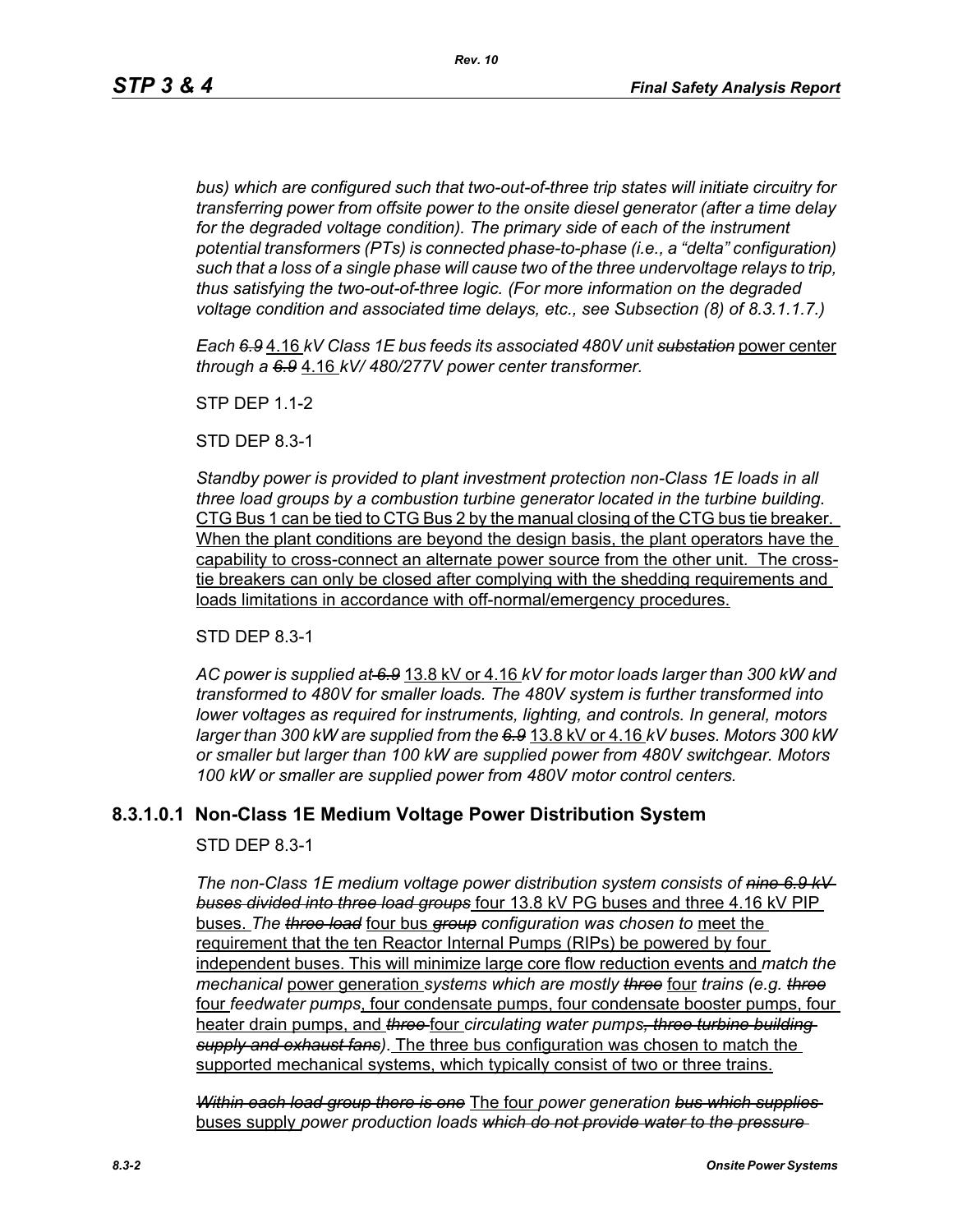*vessel. Each one of these buses has access to power from one winding of its assigned unit auxiliary transformer. It* Each PG bus *also has access to the* a *reserve auxiliary transformer* or CTG *as an alternate source, if its unit auxiliary transformer fails or during maintenance outages for the normal feed. Bus transfer between preferred power sources is manual dead bus transfer and not automatic.*

*Another power generation bus within each load group supplies power to pumps which are capable of supplying water to the pressure vessel during normal power operation (i.e., the condensate and feedwater pumps). These buses normally receive power from the unit auxiliary transformer and supply power to the third bus [plant investment protection (PIP)] in the load group through a cross-tie. The cross-tie automatically opens on loss of power but may be manually re-closed if it is desired to operate a condensate and feedwater pump or a condensate pump from the reserve auxiliary transformer which is connectable to the PIP buses. In addition, the combustion turbine generator is capable of supplying power to any of the condensate pumps through the bus ties from the PIP buses. This provides three load groups of non-safety grade equipment, in addition to the divisional Class 1E load groups, which may be used to supply water to the reactor vessel in emergencies.*

*A third Plant Investment Protection (PIP) bus*es *suppl*y*ies power to non-safety loads (e.g. the turbine building HVAC, the turbine building service water and the turbine building closed cooling water systems)* in three load groups. *On loss of normal* or alternate *preferred power the cross-tie to the power generation bus is automatically tripped open and the non-Class 1E PIP bus is automatically transferred (two out of the three buses in the load groups transfer)*, an automatic transfer of pre-selected buses occurs *via a dead bus transfer to the combustion turbine which automatically starts on loss of power. The PIP systems for each* selected *load group automatically restart to support their load*s *groups.*

*The non-Class 1E buses are comprised of metal clad switchgear rated for 7.2 kV 500 MV.A with a bus full load rating of 2000A. Maximum calculated full load short time current is 1700A. Bus ratings of 3000A are available for the switchgear as insurance against future load growth, if necessary. The circuit breaker interrupting capacity is 41,000 amperes* The non-Class 1E switchgear interruption ratings are chosen to be capable of clearing the maximum expected fault current. The continuous ratings are chosen to carry the maximum expected normal currents. The 13.8 kV/4.16 kV switchgear is rated at 15 kV/4.76 kV, respectively. *Instrument and control power is from the non-Class 1E, 125VDC power system.*

*The 6.9* 13.8 *kV buses supply power to adjustable speed drives for the feedwater and reactor internal pumps. These adjustable speed drives are designed to the requirements of IEEE-519. Voltage distortion limits are as stated in Table 4 of the IEEE Std.*

*Each 6.9 kV bus has a safety grounding circuit breaker designed to protect personnel during maintenance operations (see Figure 8.3-1). During periods when the buses are energized, these breakers are racked out (i.e., in the disconnect position). A control*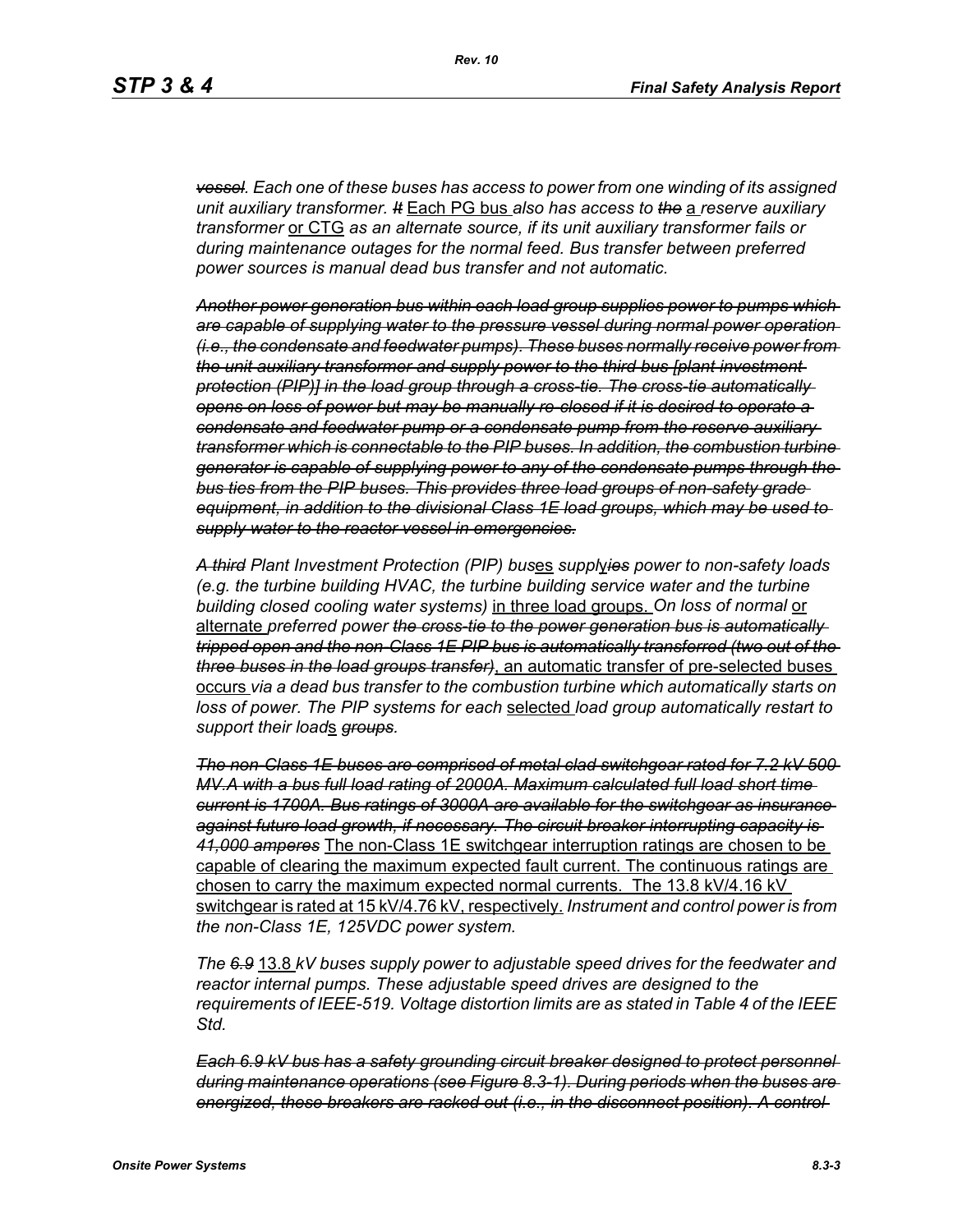*room annunciator sounds whenever any of these breakers are racked for service. The interlocks for the bus grounding devices are as follows:*

- *(1) Under-voltage relays must be actuated.*
- *(2) Bus Feeder breakers must be in the disconnect position.*
- *(3) Voltage for bus instrumentation must be available.*

*Conversely, the bus feeder breakers are interlocked such that they cannot close unless their associated grounding breakers are in their disconnect positions* Each medium voltage 13.8 kV and 4.16 kV bus has a spare space which can be used to insert a manual grounding circuit device for use during maintenance activities.

#### **8.3.1.0.2.1 Power Centers**

STD DEP 8.3-1

*Power for the non-Class 1E 480V auxiliaries is supplied from power centers consisting of 6.9 kV/* 13.8 kV/480V or 4.16 kV/*480V transformers and associated metal-clad switchgear (see Figure 8.3-1). There are six non-Class 1E, (two per load group), power centers. One power center per load group is supplied power from the non-Class 1E PIP bus in the load group* There is at least one power center on each of the medium voltage PG and PIP buses.

#### **8.3.1.0.6.2 Grounding Methods**

STD DEP 8.3-1

*Station grounding and surge protection is discussed in Section 8A.1. The medium voltage (6.9kV) system is low resistance grounded except that the combustion turbine generator is high resistance grounded to maximize availability.*

*See Subsection 8.3.4.14 for COL license information pertaining to administrative control for bus grounding circuit breakers* devices.

#### **8.3.1.0.6.3 Bus Protection**

STD DEP 8.3-1

*Bus protection is as follows:*

- *(1) 6.9kV* Medium voltage *bus incoming circuits have inverse time over-current, ground fault, bus differential and under-voltage protection.*
- *(2) 6.9kV* Medium voltage *feeders for power centers have instantaneous, inverse time over-current and ground fault protection.*
- *(3) 6.9kV feeders for heat exchanger building substations have inverse time overcurrent and ground fault protection* Not Used.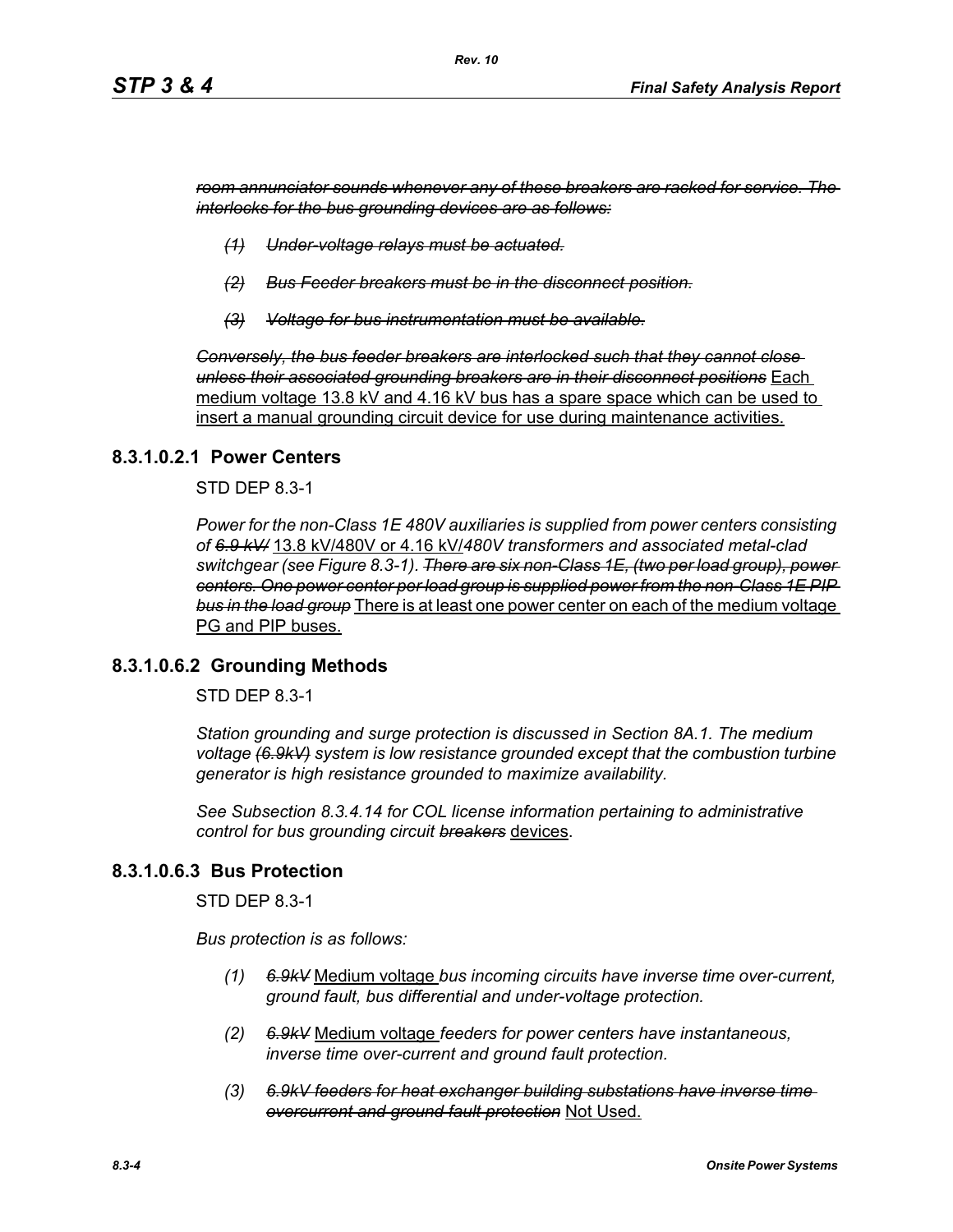*(4) 6.9kV* Medium voltage *feeders used for motor starters have instantaneous, inverse time over-current, ground fault protection.*

### **8.3.1.1.1 Medium Voltage Class 1E Power Distribution System**

#### STD DEP 8.3-1

*Class 1E AC power loads are divided into three divisions (Divisions I, II, and III), each fed from an independent 6.9* 4.16 *kV Class 1E bus. During normal operation (which includes all modes of plant operation; i.e., shutdown, refueling, startup, and run), two of the three divisions are* normally *fed from an offsite normal preferred power supply. The remaining division is* normally *fed from the alternate preferred power source (Subsection 8.3.4.9).*

*The Class 1E buses are comprised of metal clad switchgear rated for 7.2kV 500MV-A with a bus full load rating of 2,000 amperes. Maximum calculated full load short time current is 1,700 amperes. Bus ratings of 3,000 amperes are available for the switchgear as insurance against further load growth, if necessary. The circuit breaker interrupting capacity is 41,000 amperes* with normal and interrupting ratings that are sized to carry normal loads and to clear expected faults. *Instrument and control power is from the Class 1E 125VDC power system in the same Class 1E division.* Control and instrument power for each Class 1E division are supplied by its associated Class 1E 125 VDC power system.

*Each 6.9 kV bus has a safety grounding circuit breaker designed to protect personnel during maintenance operations (see Figure 8.3-1). During periods when the buses are energized, these breakers are racked out (i.e., in the disconnect position). A control room annunciator sounds whenever any of these breakers are racked in for service.*

*The interlocks for the bus grounding devices are as follows:*

- *(1) Under-voltage relays must be actuated.*
- *(2) Bus Feeder breakers must be in the disconnect position.*
- *(3) Voltage for bus instrumentation must be available.*

*Conversely, the bus feeder breakers are interlocked such that they cannot close unless their associated grounding breakers are in their disconnect positions.* Each medium voltage 4.16 kV bus has a spare space which can be used to insert a manual grounding circuit device for use during maintenance activities. A main control room indication is provided when the bus grounding circuit device is installed.

*Standby AC power for Class 1E buses is supplied by diesel generators at 6.9* 4.16 *kV and distributed by the Class 1E power distribution system. Division I, II and III buses are automatically transferred to the diesel generators when the preferred power supply to these buses is ≤70% bus voltage.*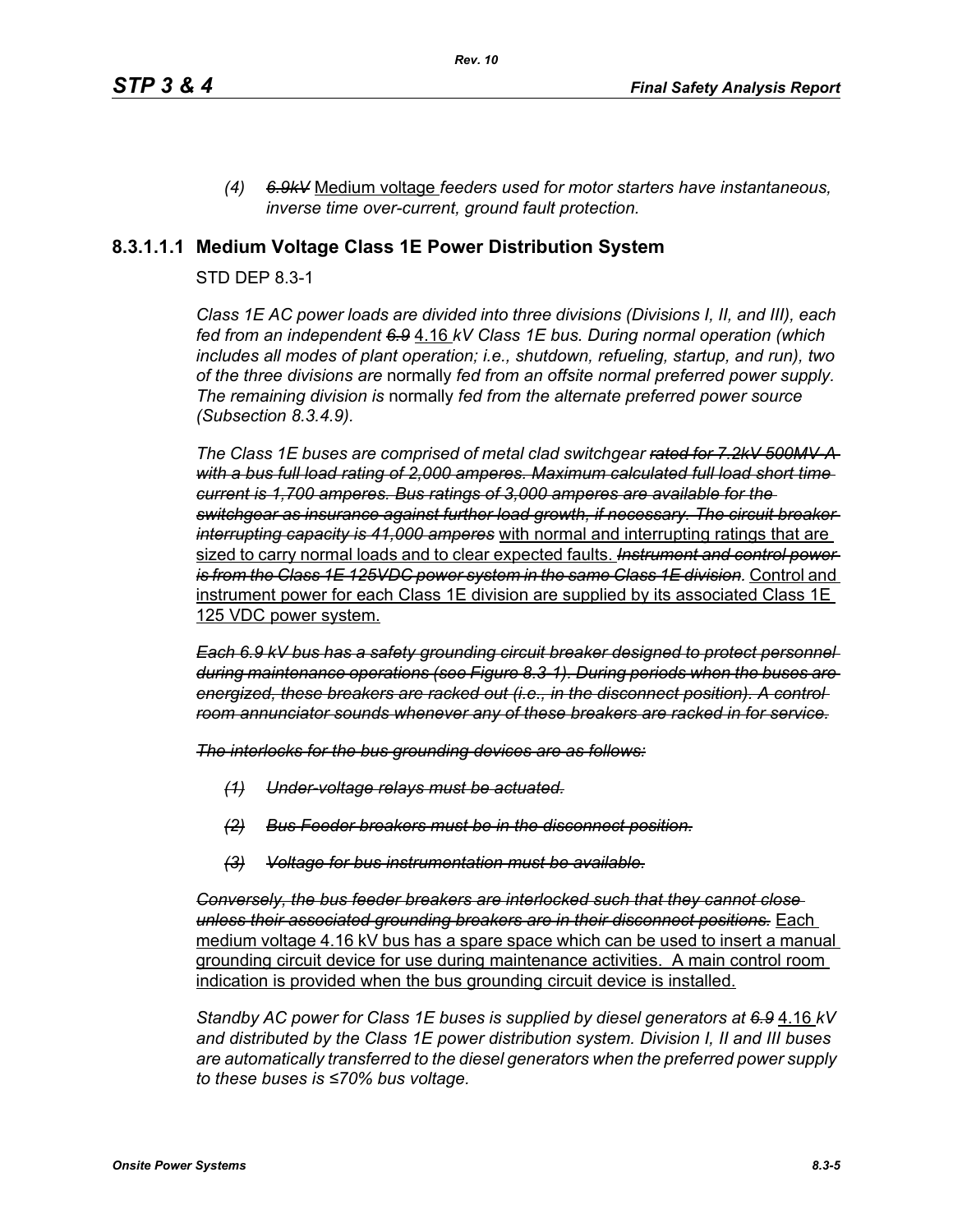#### STP DEP 8.3-3

*The Division I Class 1E bus supplies power to three separate groups of non-Class 1E fine motion control rod drive (FMCRD) motors (see Figure 8.3-1, sheet 3* sheet 4*). Although these motors are not Class 1E, the drives may be inserted as a backup to scram and are of special importance because of this. It is important that the first available standby power be available for the motors, therefore, a diesel supplied bus was chosen as the first source of standby AC power and a combustion turbine supplied PIP bus as the second backup source. Division I was chosen because it was the most lightly loaded diesel generator.*

STD DEP 8.3-1

*The load breakers in the Division I switchgear are part of the isolation scheme between the Class 1E power and the non-Class 1E load. In addition to the normal over-current tripping of these load breakers, Class 1E zone selective interlocking is provided between them and the upstream Class 1E bus feed breakers.*

*The fault interrupt capability of all Class 1E breakers, fault interrupt coordination between the supply and load breakers for each Class 1E load and the Division I non-Class 1E load, and the zone selective interlock feature of the breaker for the non-Class 1E load all have the capability of being tested (Subsection 8.3.4.29). The zone selective interlock is a feature of the trip unit for the breaker and is tested when the other features such as current setting and long-time delay are tested.*

*If fault current flows in the non-Class 1E load, it is sensed by the Class 1E current device for the load breaker and a trip blocking signal is sent to the upstream Class 1E feed breakers. This blocking lasts for about 75 milliseconds. This allows the load breaker to trip in its normal instantaneous tripping time of 35 to 50 milliseconds, if the magnitude of the fault current is high enough. This assures that the fault current has been terminated before the Class 1E upstream breakers are free to trip. For fault currents of lesser magnitude, the blocking delay will time out without either bus feeder or load breakers tripping, but the load breaker will eventually trip and always before the upstream feeder breaker. This order of tripping is assured by the coordination between the breakers provided by long-time pickup, long-time delay and instantaneous pickup trip device characteristics.* Class 1E microprocessor controlled protective relaying equipment senses fault current flowing in the non-Class 1E load. This equipment utilizes digital timers that can reproduce the timing requirements by sensing the number of cycles of the electrical waveform itself. Coordination of the definite time delay and the upstream bus feeder breakers allows termination of the fault current before the feeder breakers are free to trip. *Tripping of the Class 1E feed breaker is normal for faults which occur on the Class 1E bus it feeds. Coordination is provided between the bus main feed breakers and the load breakers.*

*Power is supplied to each FMCRD load group from either the Division I Class 1E bus or the* a *non-Class 1E PIP bus through* a non-Class 1E automatic transfer switch located between the power sources and the 480V FMCRD power distribution panels. Switchover to the non-Class 1E PIP bus source is automatic on loss of power from the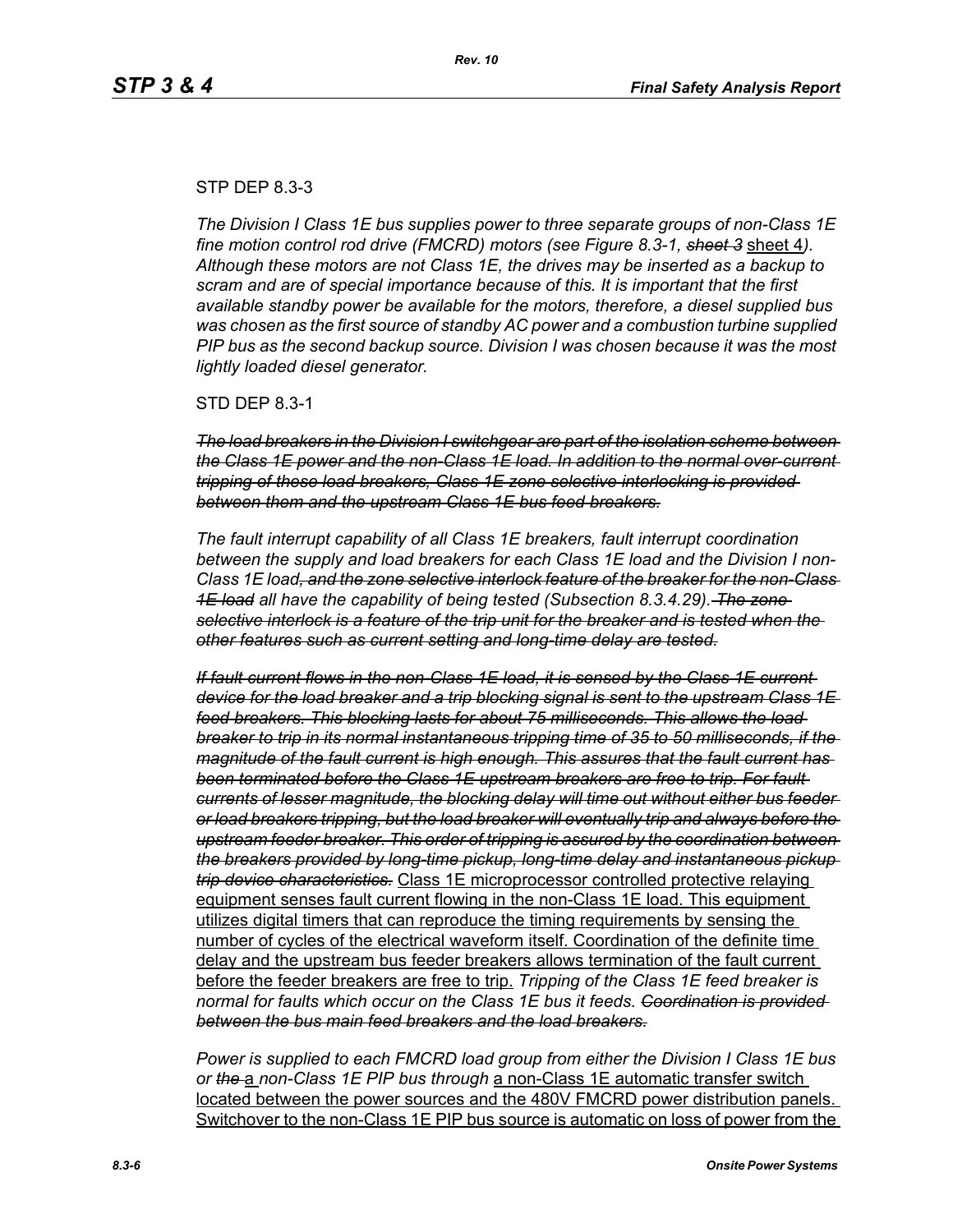Class 1E diesel bus source.*a pair of interlocked transfer switches located between the power sources and the 6.9 kV/480V transformer feeding the FMCRD MCC. These transfer switches are classified as associated, and are treated as Class 1E. Switchover to the non-Class 1E PIP bus source is automatic on loss of power from the Class 1E diesel bus source. Switching back to the Class 1E diesel bus power is by manual action only.* Per IEEE-384 and Regulatory Guide 1.75, isolation between the Class 1E bus and non-1E load is maintained.

STD DEP 8.3-1

STP DEP 8.3-3

*The design minimizes the probability of a single failure affecting more than one FMCRD group by providing three* six *independent Class 1E feeds (one* two *for each group) directly from the Division I Class 1E 6.9 k* and PIP 480*V bus*es *(see sheet 3* and 4 *of Figure 8.3-1).* The two Class 1E protective devices connected in series provide isolation between the Class 1E bus and non-Class 1E load. The transfer switches are non-Class 1E. The feeder circuits from the non-Class 1E PIP bus to the transfer switch, and circuits downstream of the transfer switch, are non-Class 1E. *The Class 1E load breakers in conjunction with the zone selective interlocking feature (which is also Class 1E), provide the needed isolation between the Class 1E bus and the non-Class 1E loads. The feeder circuits on the upstream side of the Class 1E load breakers are Class 1E. The FMCRD circuits on the load side of the Class 1E load breakers down to and including the transfer switches are associated. Control power for the transfer switches is provided from Division I. The feeder circuits from the non-Class 1E PIP bus to the transfer switch, and circuits downstream of the transfer switch, are non-Class 1E.*

STD DEP 8.3-1

*The Class 1E load breakers in conjunction with the zone selective interlocking feature (which is also Class 1E), provide the needed isolation between the Class 1E bus and the non-Class 1E loads. The feeder circuits on the upstream side of the Class 1E load breakers are Class 1E. The FMCRD circuits on the load side of the Class 1E load breakers down to and including the transfer switches are associated. Control power for the transfer switches is provided from Division I. The feeder circuits from the non-Class 1E PIP bus to the transfer switch, and circuits downstream of the transfer switch, are non-Class 1E.*

#### STD DEP T1 2.4-2

#### STD DEP 6.2-2

The Safety System Logic and Control (SSLC) initiates a trip of the condensate pumps when a feedwater line break is detected in the drywell. Although not credited in the FWLB analysis in Chapter 6.2, this trip provides added assurance of conservatism in the feedwater mass flow used in the analysis. This FWLB mitigation has been added to the STP 3&4 design, which adds safety related instrumentation to sense and confirm a FWLB based on high differential pressure between feedwater lines coincident with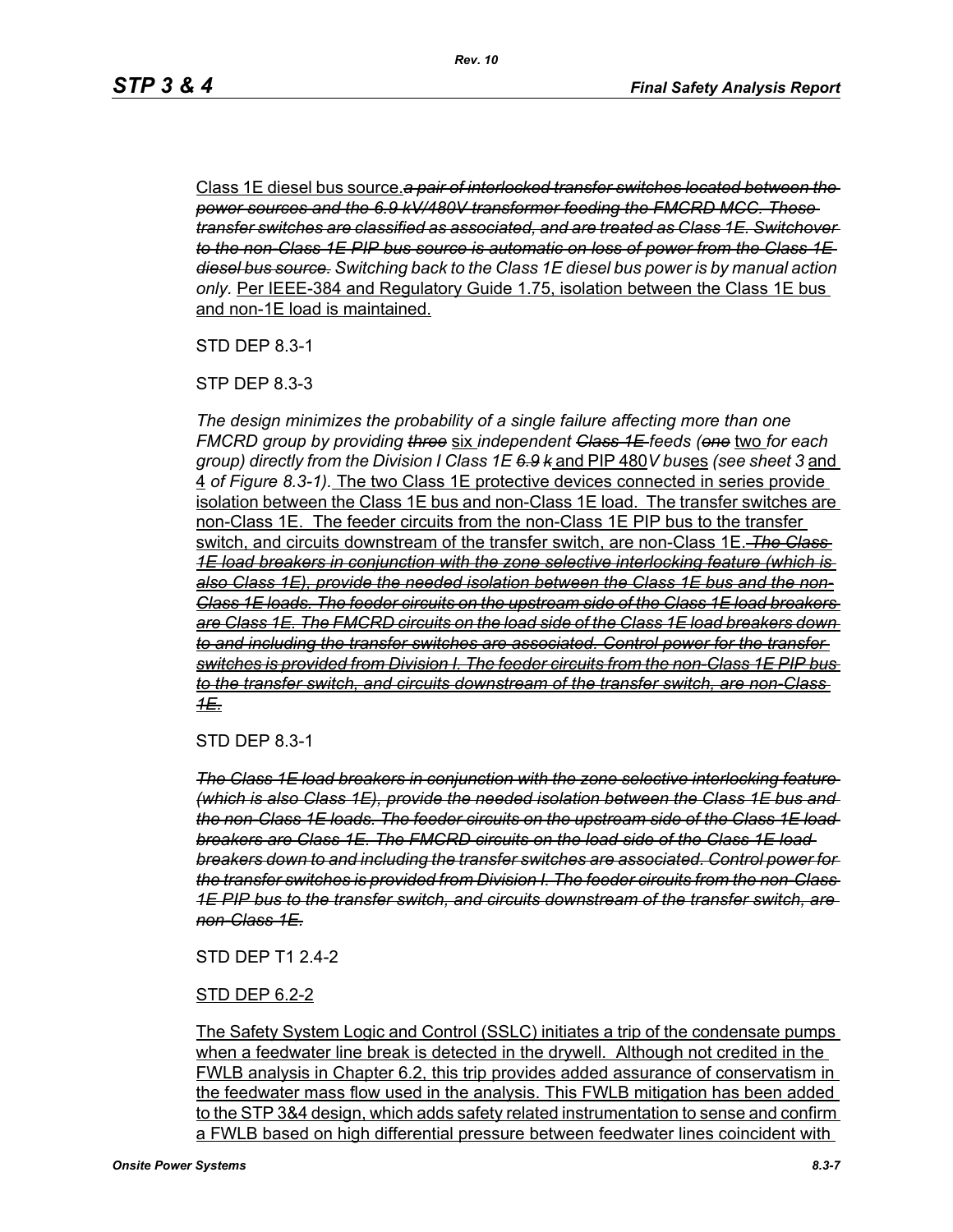high drywell pressure to trip the condensate. In order to trip the condensate pumps, a provision of 13.8 kV medium voltage safety-related breaker in series with the nonsafety 13.8 kV feeder breaker exists for each condensate pump. The trip circuit of each safety-related 13.8 kV breaker includes two independent trip coils. Each trip coil is powered from a separate division of Class 1E 125V DC system. Two separate divisions of safety-related control signals for feedwater line break are provided to initiate the trip of each breaker. This dual breaker in series arrangement ensures that the condensate pumps will trip on a feedwater line break.

The 13.8 kV breakers (both safety-related and nonsafety-related) are located in the Turbine Building. The procurement and design of the safety-related breakers are required to meet the criteria for performing the safety function of tripping the condensate pump breakers in case of the feedwater line break design basis event. The 125V DC control power and trip circuits of the safety-related breakers are also required to meet the independence criteria per RG 1.75. In addition, the safety-related breakers and its components are required to be seismically installed and missile protected at their location in the Turbine Building. Although the breaker control power and trip circuits will not fully meet the seismic Category I installation and RG 1.75 separation requirements, the following considerations provide reasonable assurance for tripping of condensate pumps during a feedwater line break in the drywell:

- The control power and SSLC circuits are provided with isolation devices.
- The control power cables are installed in dedicated raceways. Adequate separation exists between control circuit raceways and other non-safety raceways.
- The design of the raceway supports is performed considering seismic loads throughout their routing.
- The safety-related breakers are located in a separate electrical room.
- The design of the safety-related breaker supports is performed considering seismic loads.
- The probability of trip and control power circuit failure is very low. Even in case of failure of non-safety power cable, the breaker trip circuit is expected to perform the safety function of tripping the condensate pump feeder breakers due to redundancy of trip coils, trip signals and control power supply.
- The design does not impact or degrade any other safety-related equipment or function.
- A reliability assessment for this design has been performed.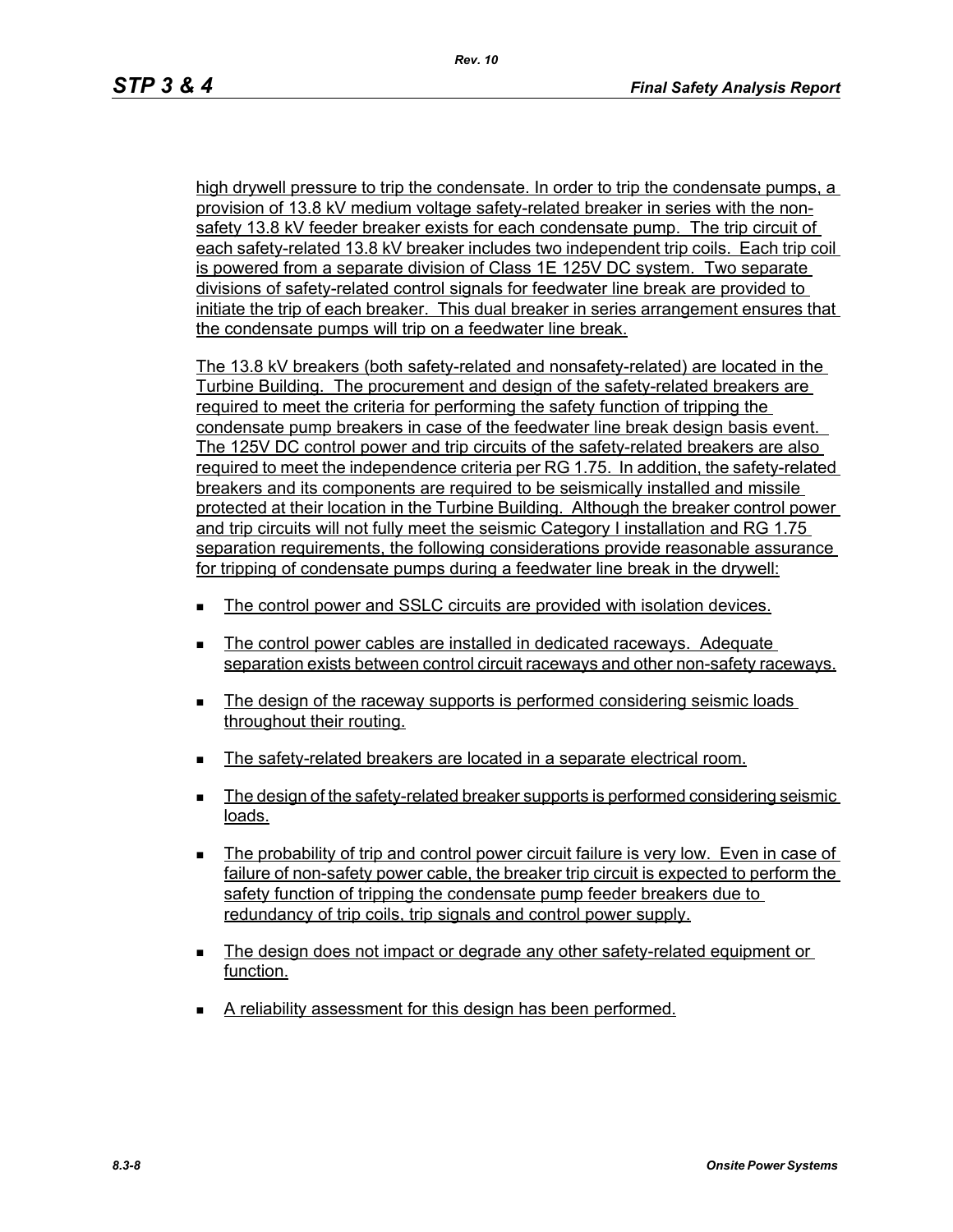### **8.3.1.1.2.1 Power Centers**

STD DEP 8.3-1

Power for 480V auxiliaries is supplied from power centers consisting of 6.9 4.16 *kV/480V transformers and associated metal clad switchgear (see Figure 8.3-1). There are* at least *two power centers in each Class 1E division.*

#### **8.3.1.1.4.1 120 VAC Class 1E Instrument Power System**

#### STD DEP T1 2.12-2

*Individual regulating transformers supply 120 VAC* to the four divisions of *instrument power (Figure 8.3-2). Each Class 1E divisional transformer is supplied from a 480V MCC in the same division*, except for the Division IV transformer, which is supplied from the 480V MCC of Division II*. There are three divisions* (I, II, and III)*, each backed up by its* associated *divisional diesel generator as the source when offsite source is*  lost. Division IV is backed up by the Division II diesel generator, when the offsite source is lost*. Power is distributed to the individual loads from distribution panels, and to logic level circuits through the control room logic panels. Transformers are sized to supply their respective distribution panel instrumentation and control loads.*

#### **8.3.1.1.5 Class 1E Electric Equipment Considerations**

#### STD DEP Admin

*(4) Capacity of switchgear, power centers with their respective transformers, motor control centers, and distribution panels is equal to or greater than the maximum available fault current to which it is exposed under all design modes of operation until the fault is cleared.*

*Interrupting capability of the Class 1E switchgear and MCC breakers is selected to interrupt the available short-circuit current at the circuit breaker load terminals. Short circuit analysis will be performed in accordance with IEEE 141 and/or other acceptable industry standards or practices to determine fault currents. See Subsection 8.2.3(16) for interface requirement.*

#### **8.3.1.1.6.2 Grounding Methods**

STD DEP 8.3-1

*Station grounding and surge protection is discussed in Section 8A.1. The medium voltage (6.9 kV) system is low resistance grounded except that each diesel generator is high resistance grounded to maximize availability.*

*See Subsection 8.3.4.14 for COL license information pertaining to administrative control for bus grounding circuit breakers* devices.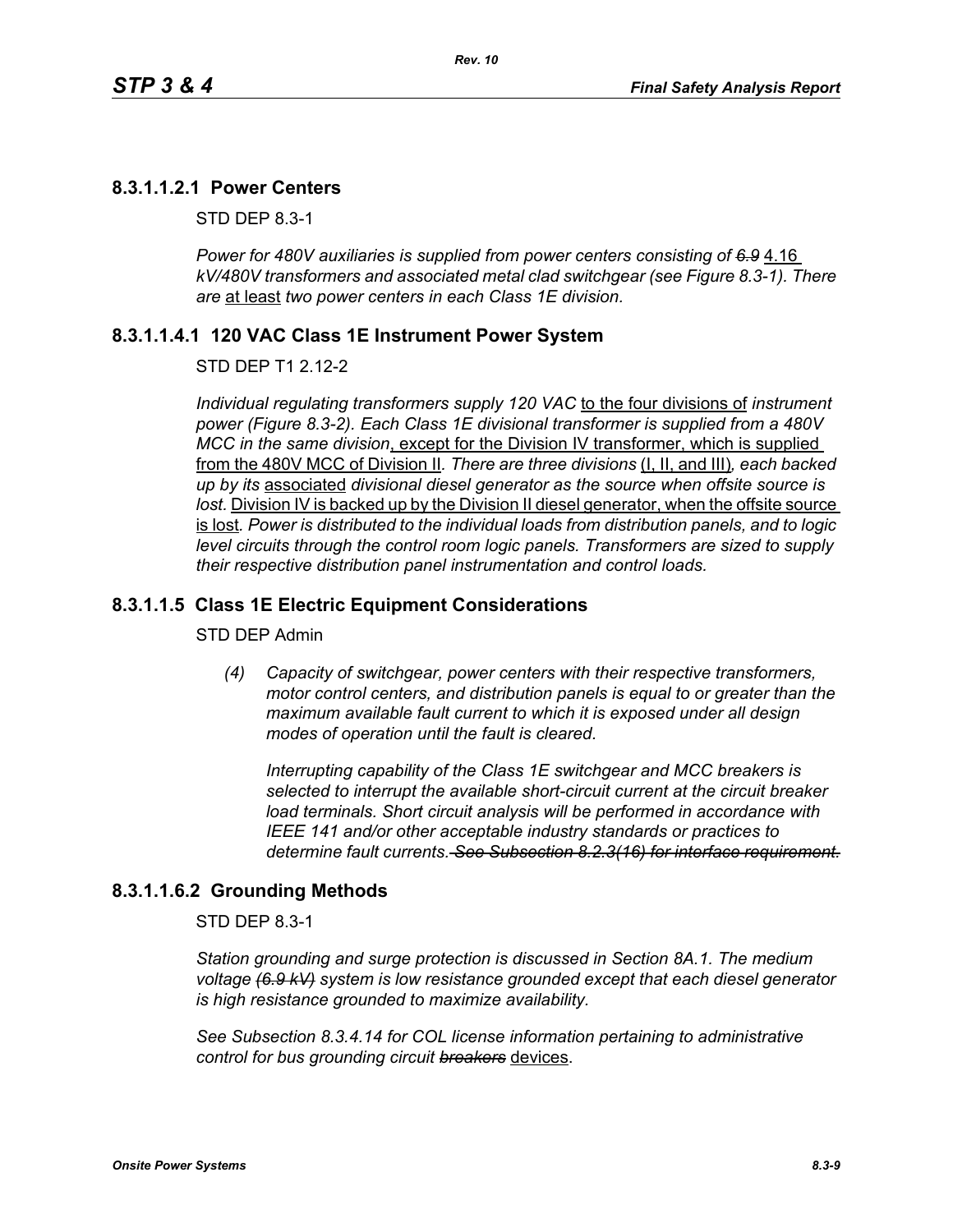# **8.3.1.1.6.3 Bus Protection**

STD DEP 8.3-1

*Bus protection is as follows:*

- *(1) 6.9 kV* Medium voltage *bus incoming circuits have inverse time over-current, ground fault, bus differential and under-voltage protection.*
- *(2) 6.9 kV* Medium voltage *feeders for power centers have instantaneous, inverse time over-current and ground fault protection.*
- *(3) 6.9 kV feeders for heat exchanger building substations have inverse time overcurrent and ground fault protection.* Not Used.
- *(4) 6.9 kV* Medium voltage *feeders used for motor starters have instantaneous, inverse time overcurrent, ground fault and motor protection.*

#### **8.3.1.1.7 Load Shedding and Sequencing on Class 1E Buses**

STD DEP 8.3-1

*This subsection addresses Class 1E Divisions I, II, and III. Load shedding, bus transfer and sequencing on a 6.9* 4.16 *kV Class 1E bus is initiated on loss of bus voltage.*

- *(1) Loss of Preferred Power (LOPP)—The 6.9* 4.16 *kV Class 1E buses are normally energized from the normal or alternate preferred power supplies. Should the bus voltage decay to ≤ 70% of its nominal rated value, a bus transfer is initiated and the signal will trip the supply breaker, and start the diesel generator. When the bus voltage decays to 30%, large pump motor breakers (6.9* 4.16 *kV) are tripped.*
- *(2) Loss of Coolant Accident (LOCA)—When a LOCA occurs, the standby diesel generator is started and remains in the standby mode (i.e. voltage and frequency are within normal limits and no lockout exists) unless a LOPP signal is also present as discussed in (3) and (4) below. In addition, with or without a LOPP, the load sequence timers are started if the 6.9* 4.16 *kV emergency bus voltage is greater than 70%, and loads are applied to the bus at the end of preset times.*

*Each load has an individual load sequence timer which will start if a LOCA occurs and the 6.9* 4.16 *kV emergency bus voltage is greater than 70%, regardless of whether the bus voltage source is normal or alternate preferred power or the diesel generator.*

*(5) LOCA when diesel generator is parallel with preferred power source during test—If a LOCA occurs when the diesel generator is paralleled with either the normal preferred power or the alternate preferred power source,*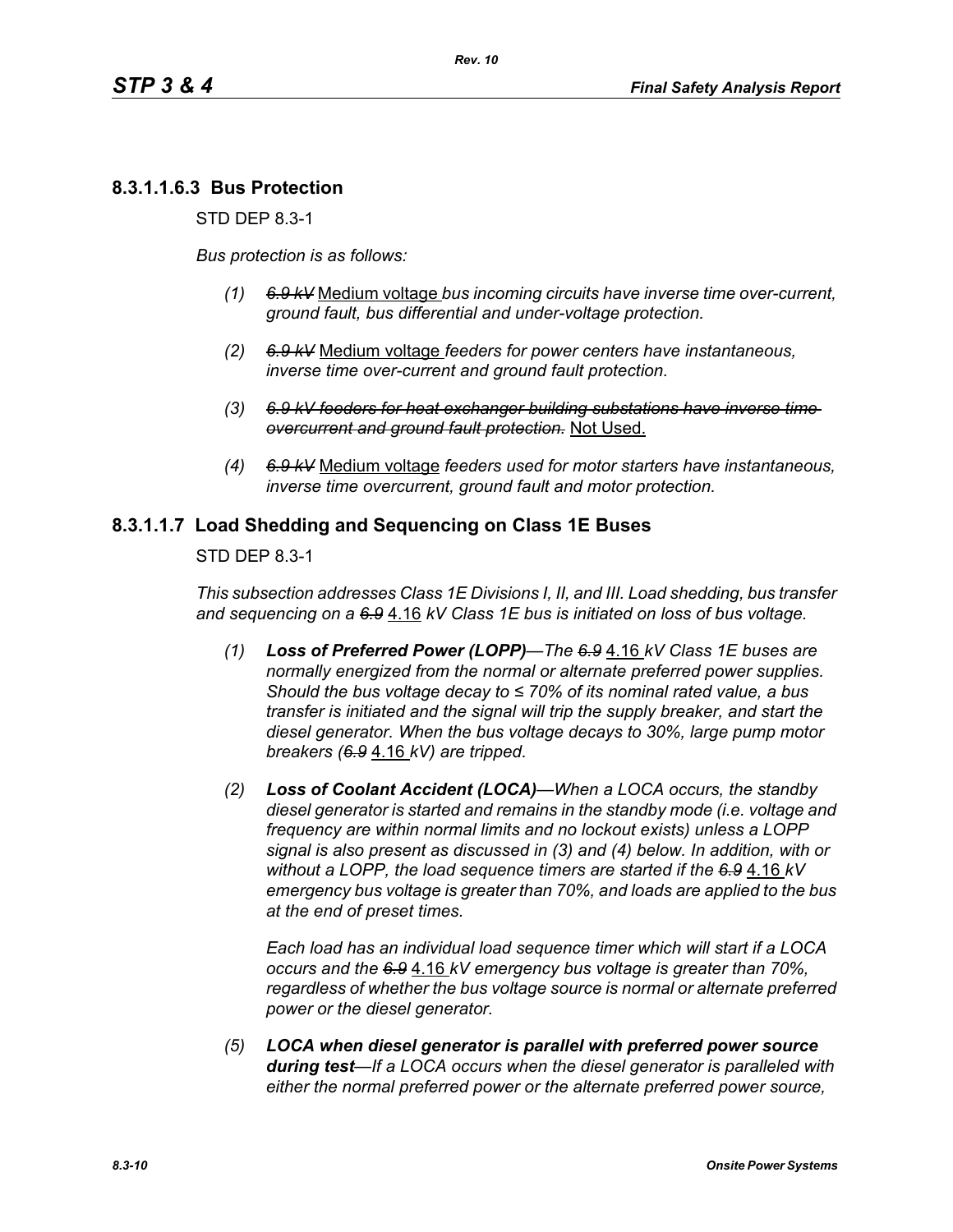*the D/G will automatically be disconnected from the 6.9* 4.16 *kV emergency bus regardless of whether the test is being conducted from the local control panel or the main control room.*

- *(8) Protection against degraded voltage—For protection of the Division I, II and III electrical equipment against the effects of a sustained degraded voltage, the 6.9* 4.16 *kV divisional bus voltages are monitored.*
- *(9) Station Blackout (SBO) considerations—A station blackout event is defined as the total loss of all offsite (preferred) and onsite Class IE AC power supplies except Class IE AC power generated through inverters from the station batteries. In such an event, the combustion turbine generator (CTG) will automatically start and achieve rated speed and voltage within two* in less than ten *minutes. The CTG will then automatically assume pre-selected loads on the plant investment protection (PIP) buses. With the diesel generators unavailable, the reactor operator will manually shed PIP loads and connect the non-Class 1E CTG with the required shutdown loads within ten minutes of the event initiation. Specifically, the operator will energize one of the Class 1E distribution system buses by closing each of the two circuit breakers (via controls in the main control room) between the CTG unit and the Class 1E bus. The circuit breaker closest to the CTG is non-Class 1E and the circuit breaker closest to the Class 1E bus is Class 1E*, and the other breakers are non-Class 1E*. Later, the operator will energize other safetyrelated and non-safety-related loads, as appropriate, to complete the shutdown process. See Appendix 1C and Subsection 9.5.11 for further information on Station Blackout and the CTG, respectively.*

#### **8.3.1.1.8 Standby AC Power System**

#### STD DEP Admin

*See Subsection*s *9.5.13.8,* 8.1.4.1, and 8.3.4.2 *for COL license information.*

#### **8.3.1.1.8.1 Redundant Standby AC Power Supplies**

#### STD DEP 8.3-1

*Each standby power system division, including the diesel generator, its auxiliary systems and the distribution of power to various Class 1E loads through the 6.9* 4.16 *kV and 480V systems, is segregated and separated from the other divisions.*

### **8.3.1.1.8.2 Ratings and Capability**

#### STD DEP 8.3-1

*(5) Each diesel generator is sized to supply its post accident (LOCA) load requirements, and has a continuous load rating of 6.25* 9*MV*⋅*A @ 0.8 power factor (Figure 8.3-1). The overload rating is 110% of the rated output for a*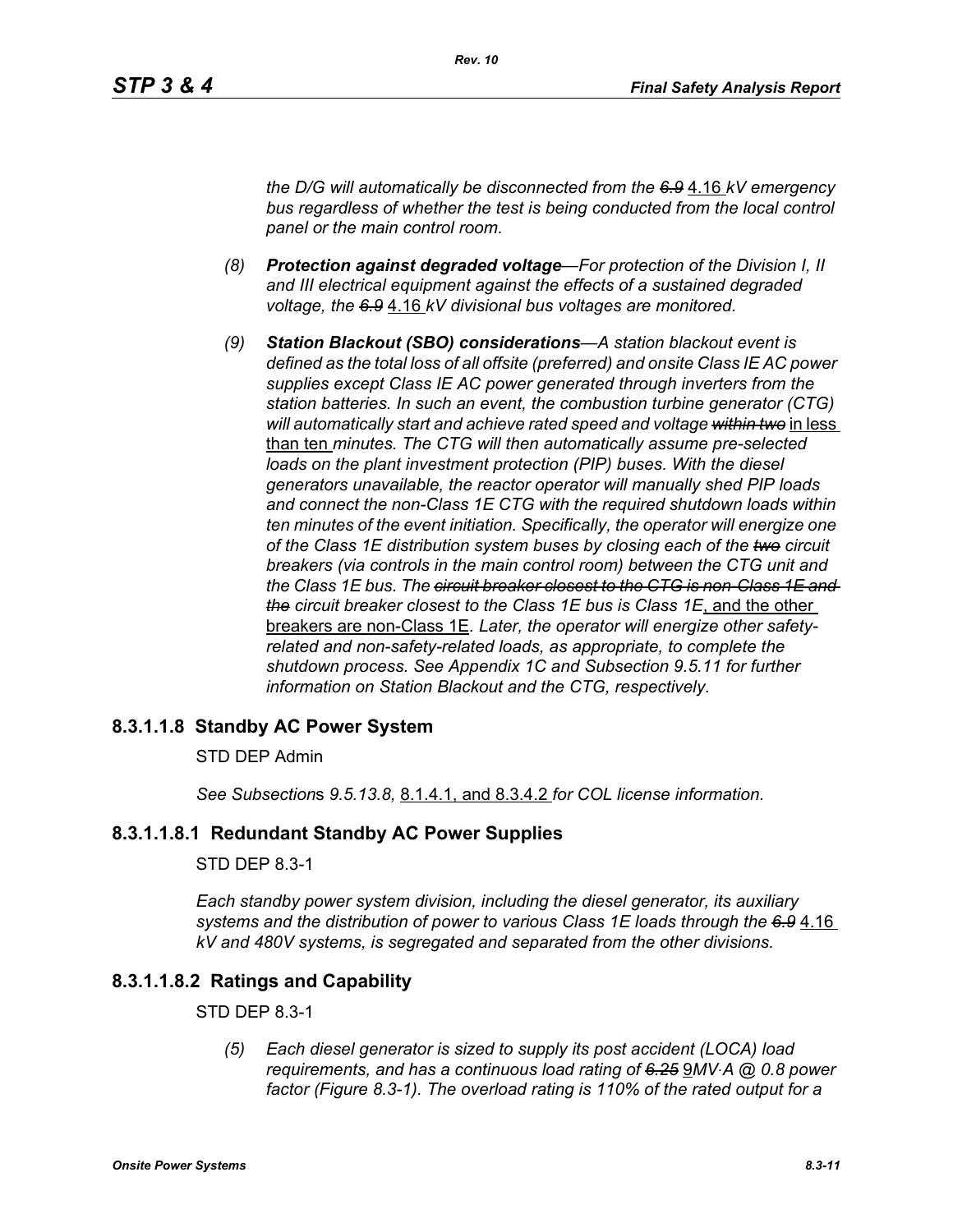*two-hour period out of a 24-hour period. A load profile analysis for each diesel generator will be performed in accordance with acceptable industry standards and/or practices.*

#### STP DEP 8.3-3

*(12) The maximum loads expected to occur for each division (according to nameplate ratings) do not exceed 90%* 95% *of the continuous power output rating of the diesel generator.* See Table 8.3-1 for diesel generator loads applicable to each division.

#### STD DEP 8.3-1

*(17) Bus voltage and frequency will recover to 6.9* 4.16 *kV±10% at 60±2% Hz within 10 seconds following trip and restart of the largest load.*

#### **8.3.1.2 Analysis**

STP DEP 1.1-2

STD DEP 8.3-1

STD DEP 9.5-1

- *(1) General Design Criteria (GDC):*
	- *(a) Criteria: GDCs 2, 4,* 5*, 17, 18 and 50.*
- *(2) Regulatory Guides (RGs):*
	- *(f) RG 1.75—Physical Independence of Electric Systems*

*Regarding Position C-1 of Regulatory Guide 1.75 (Subsection 8.3.1.1.1), the non-Class 1E FMCRD motors are supplied power from the Division 1 Class 1E bus through three dedicated power center transformers. The Class 1E load breakers* or protective devices connected in series *for the bus* are*is tripped by fault current for faults in the non-Class 1E load* prior to initiation of a trip of upstream breakers*.There is also a zone selective interlock provided from the load breaker to the Class 1E bus supply breaker so that the supply breaker is delayed from tripping while fault current is flowing in the non-Class 1E load feeder. This meets the intent of the Regulatory Guide position in that the main supply breaker is prevented from tripping on faults in the non-safety-related loads. The transfer switch downstream of the load feeder is associated, and meets Class 1E requirements.*

*There are three 6.9* 4.16 *kV electrical divisions which are independent load groups backed by individual diesel-generator sets. The low voltage*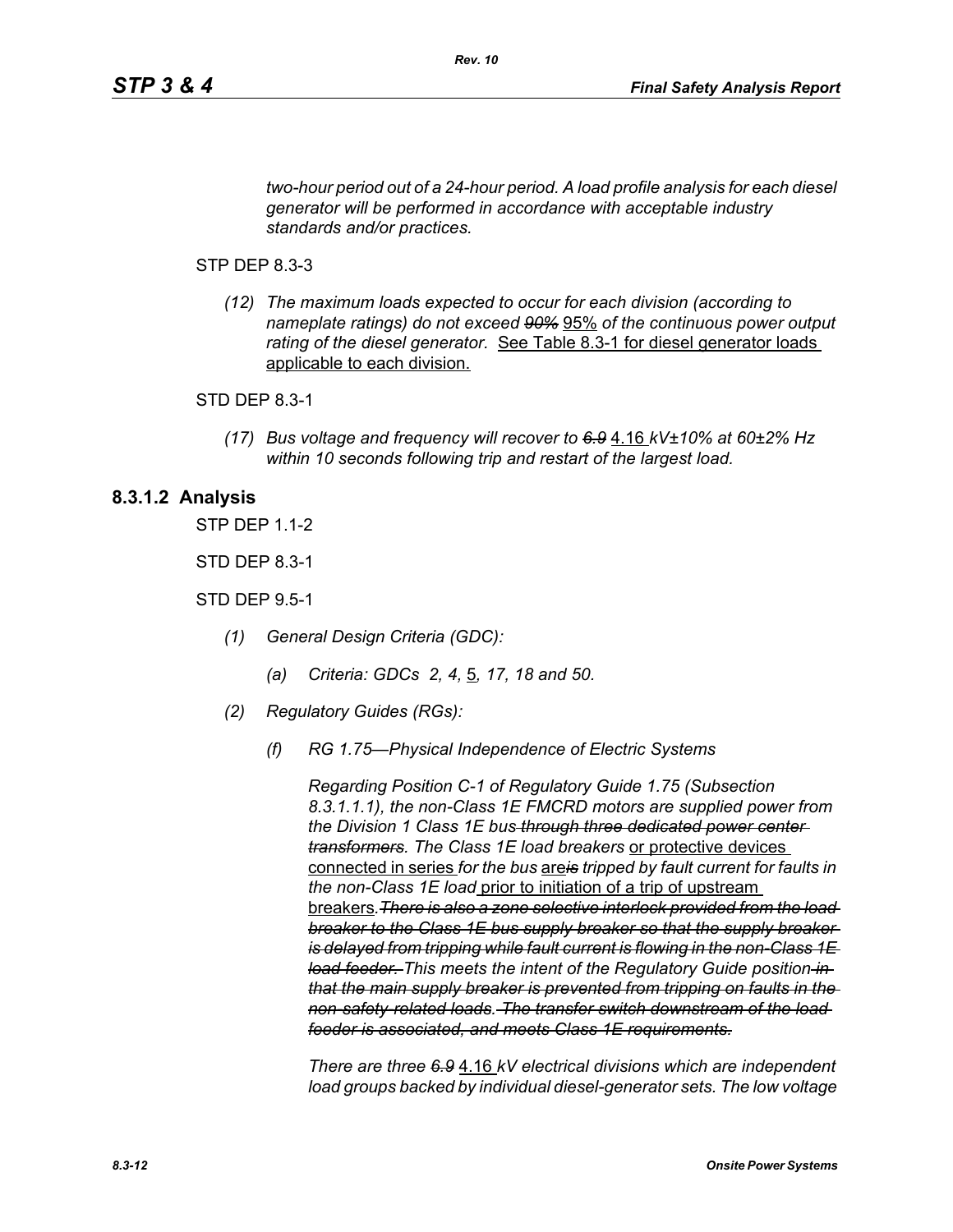*AC systems consists of four divisions which are backed by independent DC battery, charger and inverter systems.*

- *(h) RG 1.108—Periodic Testing of Diesel Generator Units Used as Onsite Electric Power Systems at Nuclear Power Plants* Not Used
- (l) RG 1.81 Shared Emergency and Shutdown Electric Systems for Multi-Unit Nuclear Power Plants

STP 3 & 4 is a dual-unit station. Units 3 & 4 do not share AC or DC onsite emergency and shutdown electric systems. The onsite electric power systems are independent, separate, and designed with the capability of supplying minimum Engineered Safety Feature loads and loads required for attaining a safe and orderly cold shutdown of each unit, assuming a single failure and loss of offsite power.

- *(4) Other SRP Criteria:*
	- *(b) NRC Policy Issue On Alternate Power for Non-safety Loads*

*The ABWR reserve auxiliary transformer has the same rating as the three unit auxiliary transformers, and therefore can assume the full load of any one unit auxiliary transformer (Subsection 8.2.1.2). The interconnection capability for the ABWR is such that any plant loads can be manually connected to receive power from any of the six sources (i.e., the two switching stations, the combustion turbine, and the three diesel generators). Administrative controls are provided to prevent paralleling of sources (Subsection 8.3.4.15). The ABWR therefore exceeds the requirements of the policy issue.* Normal plant operating loads can be supplied by either the reserve or unit auxiliary transformers. Any non-safety power generation loads can be manually connected to receive power from any of the two sources (i.e., the two switching stations represented by the UATs and RATs) due to the interconnection capability for the ABWR. Any Plant Investment Protection (PIP) load can be manually connected to receive power from three sources (i.e., two switching stations and the CTG). Any Class 1E safety bus can be manually connected to receive power from four sources (i.e., two switching stations, the CTG, and the EDGs). Either the UATs or either of the RATs can supply the three Class 1E safety buses. Administrative controls are provided to prevent paralleling of sources (Subsection 8.3.4.15). The ABWR therefore exceeds the requirements of the policy issue.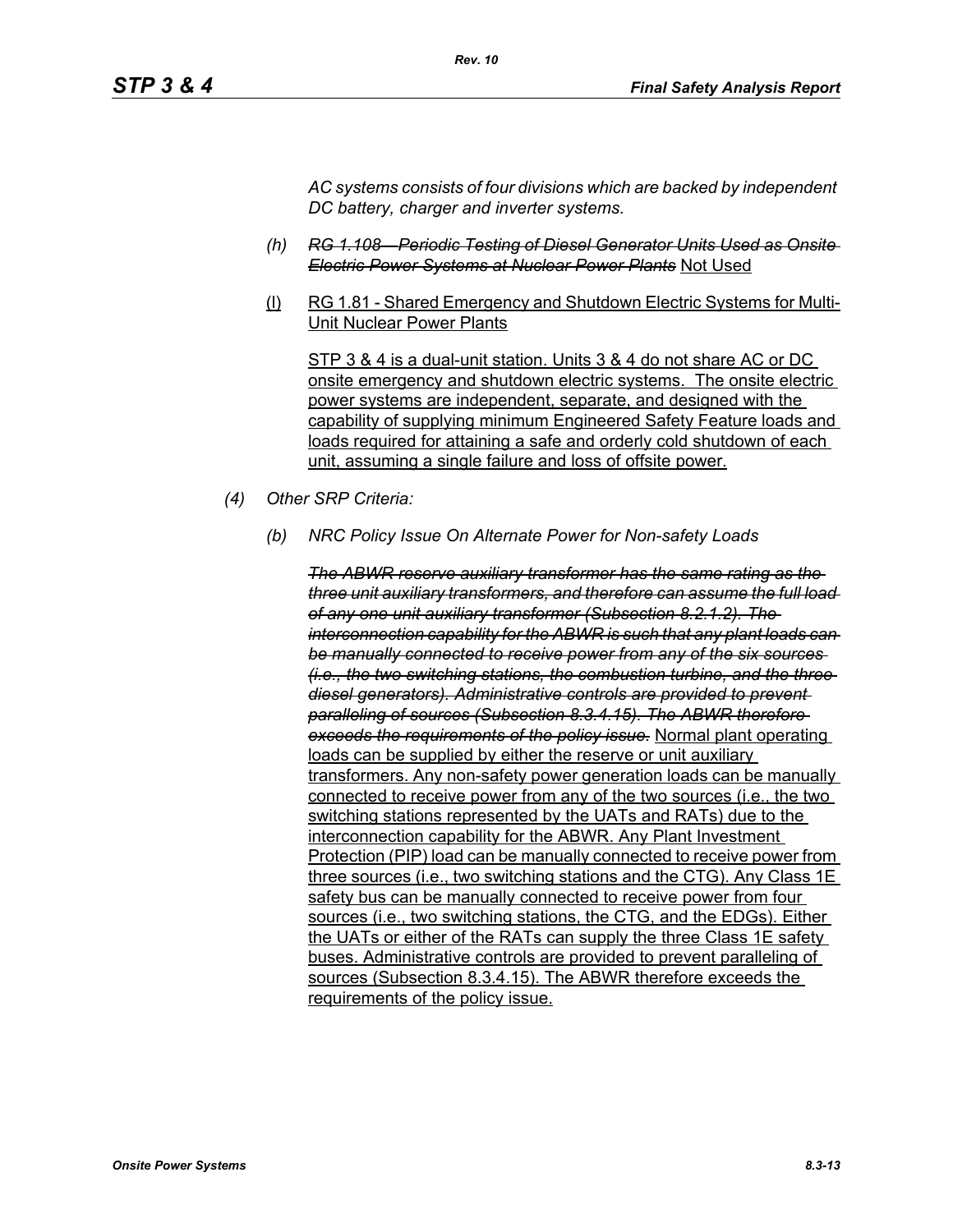# **8.3.2.1.2 Class 1E DC Loads**

STD DEP T1 3.4-1

STD DEP 8.3-1

*The 125 VDC Class 1E power is required for emergency lighting, diesel-generator field flashing, control and switching functions such as the control of 6.9 kV* medium voltage *and 480V switchgear, control relays, meters and indicators, multiplexers, vital AC power supplies, as well as DC components used in the reactor core isolation cooling system.*

## **8.3.2.1.3.1.1 Class 1E Electric Equipment Considerations**

#### STD DEP Admin

*(6) Breaker coordination analyses will be performed in accordance with IEEE 141, 242, and/or other acceptable industry standards or practices.*

#### *See Subsection 8.3.4.6 for COL license information.*

#### **8.3.2.1.3.5 Station Blackout**

STD DEP Admin

*Station blackout performance is discussed in Subsection 8.3.1.1.7(9) and Appendix 1C. See Subsections 9.5.13.19, 9.5.13.20, and 9.5.13.21*, and 1C.4.1 *for COL license information.*

#### **8.3.2.2.2 Regulatory Requirements**

 $STP$  DFP 11-2

- *(2) Regulatory Guides (RGs)*
	- (l) RG 1.81 Shared Emergency and Shutdown Electric Systems for Multi-Unit Nuclear Power Plants

STP 3 & 4 is a dual-unit station. Units 3 & 4 do not share AC or DC onsite emergency and shutdown electric systems. The onsite electric power systems are independent, separate, and designed with the capability of supplying minimum Engineered Safety Feature loads and loads required for attaining a safe and orderly cold shutdown of each unit, assuming a single failure and loss of offsite power.

#### **8.3.3.2.1S Testing of Power, Control, and Instrumentation Cables**

Medium voltage power cables, 480 Vac, 120 Vac and 125/250 Vdc power cables, control cables, and instrumentation cables which are underground and which support equipment covered by the Maintenance Rule are monitored and the results trended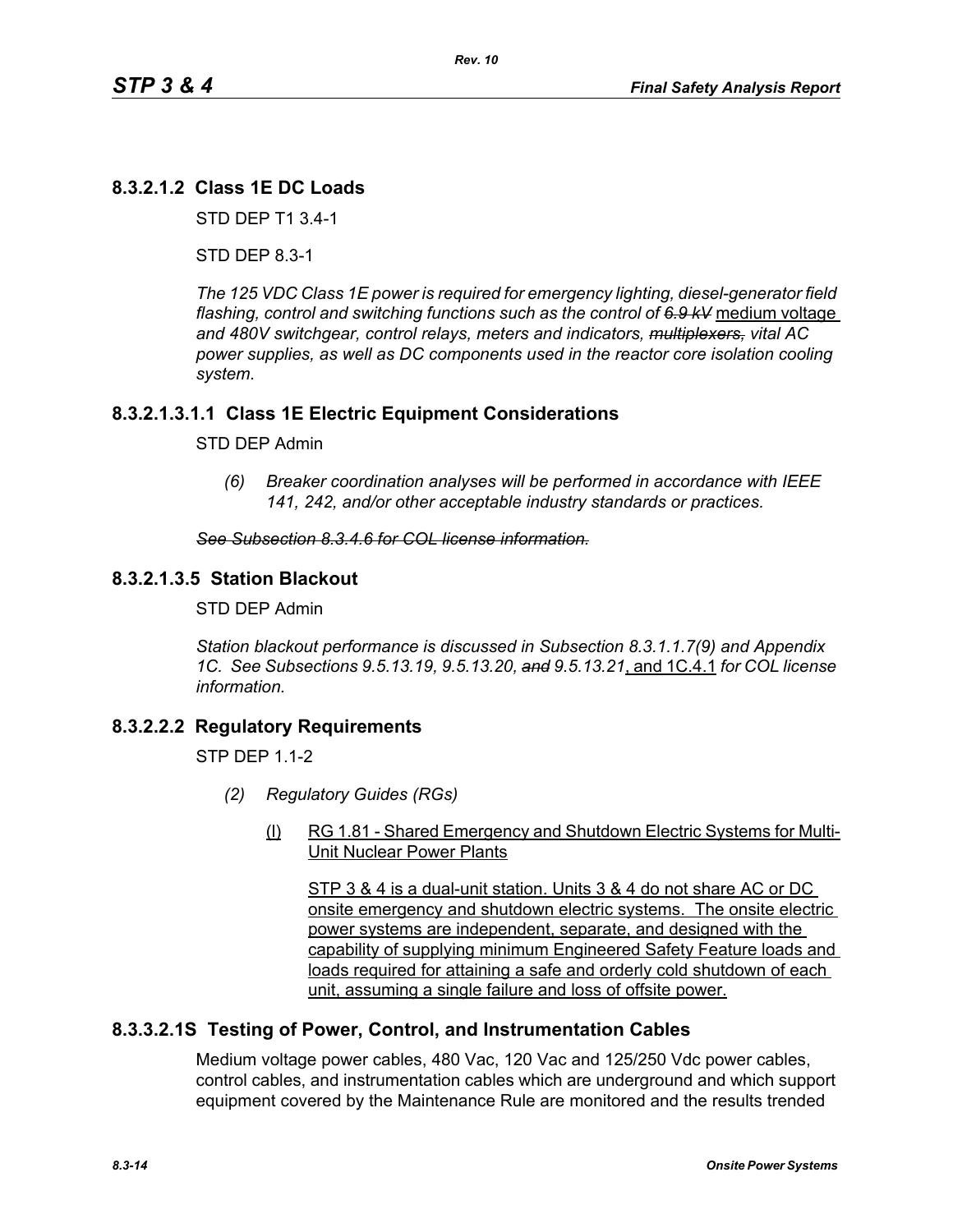using techniques and at a frequency determined appropriate for the application based on a review of industry best practices.

# **8.3.3.5.1 Power, Instrumentation and Control Systems**

*NOTE: Associated lighting circuits are described in Section 9.5.3 and associated Fine Motion Control Rod Drive (FMCRD) circuits are described in Section 8.3.1.1.1. Any other associated circuits added beyond those described above must be specifically identified and justified. Associated circuits are defined in Section 5.5.1 of IEEE-384, with the clarification for Items (3) and (4) that non- Class 1E circuits being in an enclosed raceway without the required physical separation or barriers between the enclosed raceway and the Class 1E or associated cables makes the circuits (related to the non-Class 1E cable in the enclosed raceway) associated circuits.*

# **8.3.3.5.1.3 Raceway Identification**

STD DEP 8.3-1

*All conduit is tagged with a unique conduit number, in addition to the marking characteristics shown below, at 4.57m intervals, at discontinuities, at pull boxes, at points of entrance and exit of rooms and at origin and destination of equipment. Conduits containing cables operating at above 600V (i.e., 6.9 kV) are also tagged to indicate the operating voltage. These markings are applied prior to the installation of the cables.*

## **8.3.3.6.1.1 Class 1E Electric Equipment Arrangement**

- *(4) An independent raceway system is provided for each division of the Class 1E electric system. The raceways are arranged, physically, top to bottom, as follows (based on the function and the voltage class of the cables):*
	- Note:  $V5 =$  Medium voltage power, 13.8 kV (15 kV insulation class) for non-Class 1E systems only.
	- *(a) V4 = Medium voltage power, 6.9* 4.16 kV (*8* 5 *kV insulation class).*
- *(5) Class 1E power system power supplies and distribution equipment (including diesel generators, batteries, battery chargers, CVCF power supplies, 6.9* 4.16 *kV switchgear, 480V load centers, and 480V motor control centers) are located in areas with access doors that are administratively controlled.*

## **8.3.3.6.2.2.4 Isolation Devices**

## STD DEP 8.3-1

*Where electrical interfaces between Class 1E and non-Class 1E circuits or between Class 1E circuits of different divisions cannot be avoided, Class 1E isolation devices will be used. AC isolation (the FMCRD drives on Division 1 is the only case) is provided*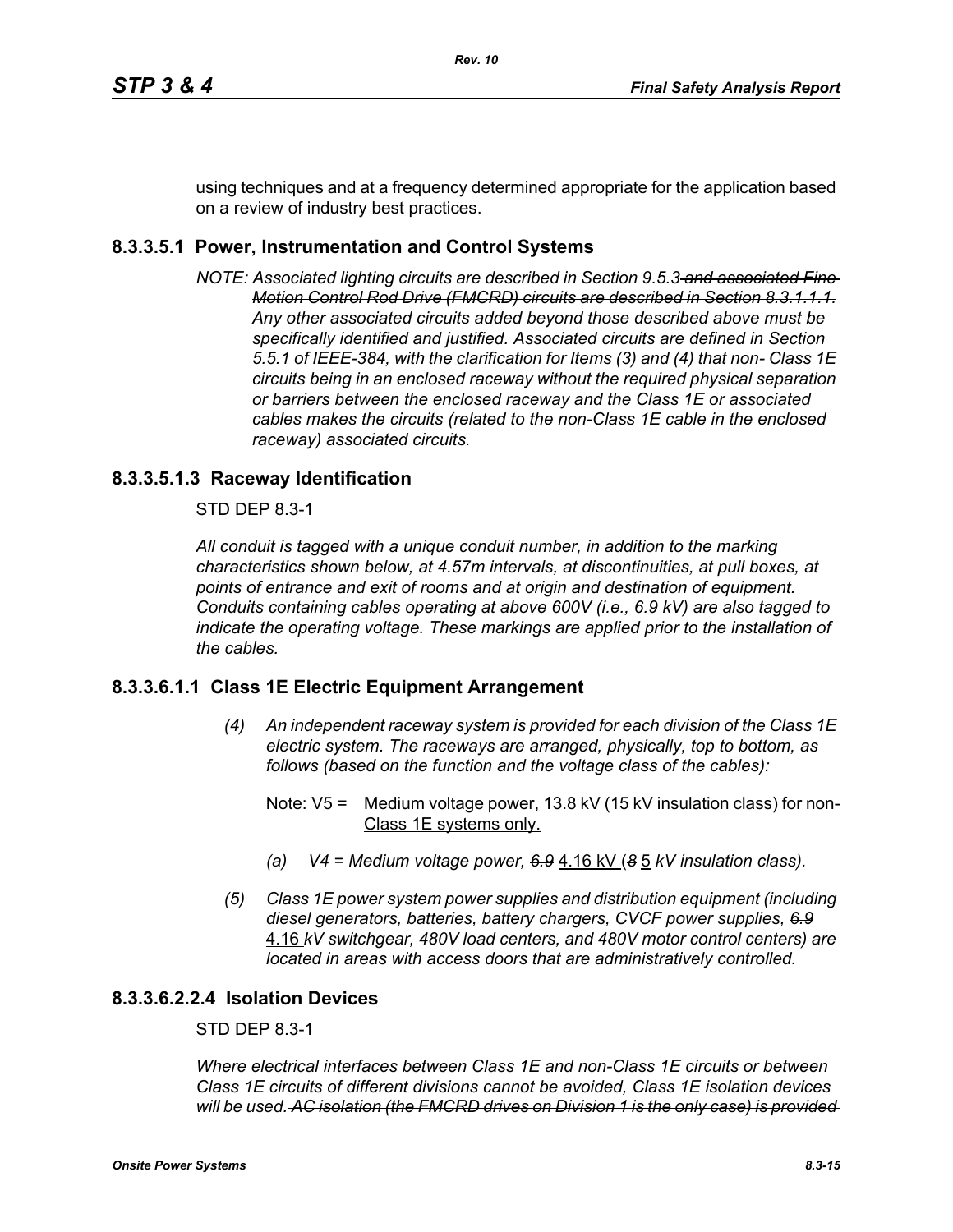#### *by Class1E interlocked circuit breaker coordination as described in Subsection 8.3.1.1.1.*

## **8.3.3.9S Monitoring of Manholes**

Manholes are provided with high water level alarms. Where appropriate, sump pumps are provided. Additionally, manholes are inspected every year to ensure water levels are below the lowest layer of cables, to confirm sump pump and alarm functionality, and to ensure proper seating of manhole covers. If warranted, manhole covers will be sealed to minimize water ingression.

## **8.3.4 COL License Information**

## **8.3.4.1 Not Used**

## **8.3.4.2 Diesel Generator Design Details**

The following site-specific supplement addresses COL License Information Item 8.8.

Procurement documents for the emergency diesel generators will specify that the diesel generators will be capable of reaching full speed and voltage within 20 seconds after the signal to start and that the vendor's testing that demonstrates this capability will be witnessed by QA. Procedure(s) which implement the testing guidance provided in RG 1.9 and IEEE 387 will be developed before fuel load to test that each emergency diesel generator meets the requirement to reach full speed and voltage within 20 seconds after the start signal is initiated. These procedures will be developed consistent with the plant operating procedure development plan in Section 13.5. In addition, the Technical Specifications (see Chapter 16) require periodic retesting and verification that each emergency diesel generator meets this requirement. (COM 8.3- 1)

## **8.3.4.3 Not Used**

## **8.3.4.4 Protective Devices for Electrical Penetration Assemblies**

The following site-specific supplement addresses COL License Information Item 8.10.

Procedure(s) will be developed before fuel load that demonstrates the functional capability of the electrical penetration assembly protective devices to perform their required safety functions. These procedures include periodic testing and calibration of the protective devices (except for fuses which will be inspected) to demonstrate their functional capability for the circuits that pass through the containment electrical penetrations assemblies and require special consideration as defined by IEEE-741. A sample of each different type of over current device is selected for periodic testing during refueling outages. The testing includes verification of thermal and instantaneous trip characteristics of molded case circuit breakers; verification of long time, short time, and instantaneous trips of medium voltage air circuit breakers; and verification of long time, short time, and instantaneous trips of low voltage air circuit breakers. The procedures will be developed before fuel load consistent with the plant operating procedure development plan in Section 13.5. (COM 8.3-2)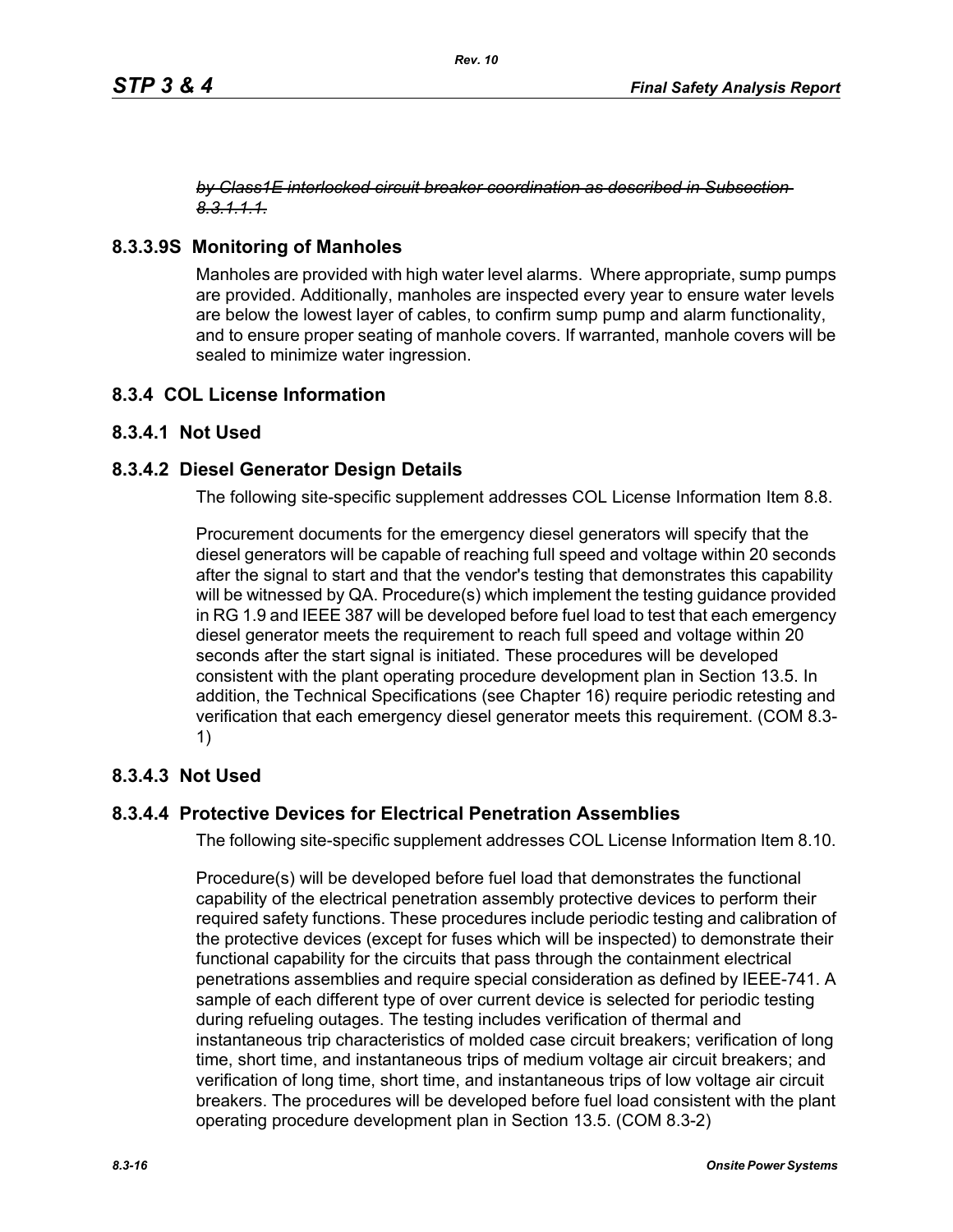- **8.3.4.5 Not Used**
- **8.3.4.6 Not Used**
- **8.3.4.7 Not Used**
- **8.3.4.8 Not Used**

#### **8.3.4.9 Offsite Power Supply Arrangement**

The following site-specific supplement addresses COL License Information Item 8.15.

Procedure(s) that require one of three divisional buses to be fed from an alternate source during normal operation to prevent the simultaneous de-energization of all divisional buses on the loss of one offsite power supply, will be developed prior to fuel load. Technical Specifications limit operation when both of the reserve auxiliary transformers or all three (3) unit auxiliary transformers are inoperable. These procedures will be developed consistent with the plant operating procedure development plan in Section 13.5. (COM 8.3-3)

- **8.3.4.10 Not Used**
- **8.3.4.11 Not Used**

#### **8.3.4.12 Not Used**

#### **8.3.4.13 Load Testing of Class 1E Switchgear and Motor Control Centers**

The following site-specific supplement addresses COL License Information Item 8.19.

The availability of adequate voltage (+/-10%) at the device load from Class 1E switchgear and motor control centers for different operating scenarios will be determined by analysis. The electrical model for the analysis will be validated by site testing prior to fuel load. The capability of critical electrical equipment to operate within +/- 10% of nominal voltage will also be confirmed by vendor testing of the system components before shipment. (COM 8.3- 4)

#### **8.3.4.14 Administrative Controls for Bus Grounding Circuit Devices**

This subsection of the ABWR DCD is replaced in its entirety with the following sitespecific supplement which addresses COL License Information Item 8.20.

Plant operating procedures will provide appropriate administrative controls to assure that bus grounding circuit devices are removed whenever the corresponding buses are energized. Operation and maintenance procedures, that provide directions to energize or deenergize high voltage electrical equipment, will also include instructions regarding bus grounding circuit devices to assure that they are in the correct position. These procedures will be developed prior to fuel load and be consistent with the plant operating procedure development plan in Section 13.5. (COM 8.3-5)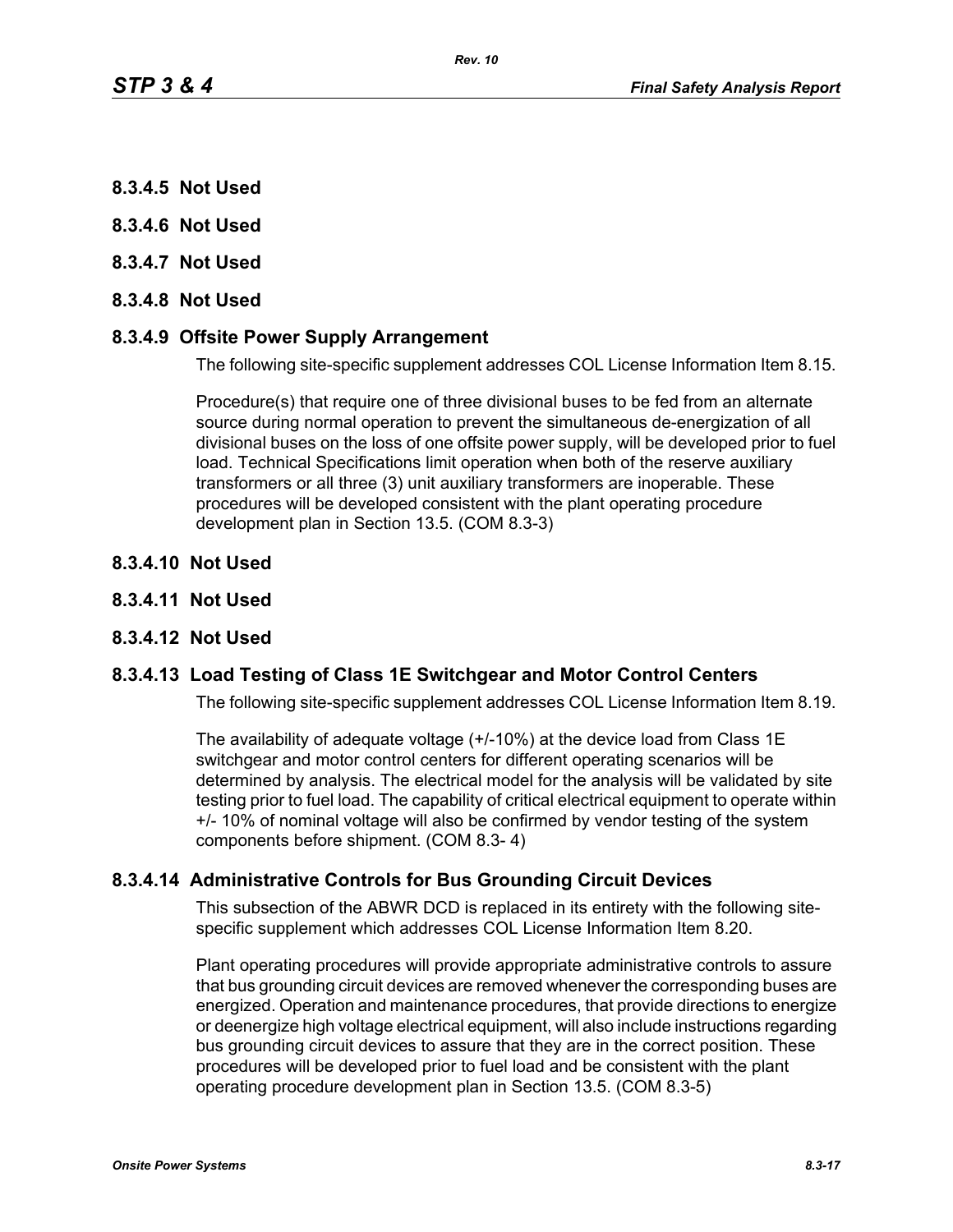## **8.3.4.15 Administrative Controls for Manual Interconnections**

The following site-specific supplement addresses COL License Information Item 8.21.

Plant operating procedure(s) to prevent paralleling of redundant onsite Class 1E power supplies from different buses and sources to power plant loads will be developed prior to fuel load. These procedures will be developed consistent with the plant operating procedure development plan in Section 13.5. (COM 8.3-6)

## **8.3.4.16 Not Used**

#### **8.3.4.17 Common Industrial Standards Referenced in Purchase Specifications**

The following site-specific supplement addresses COL License Information Item 8.23.

The appropriate industrial standards, such as those listed in Subsection 8.3.5, for the assurance of quality manufacturing of both Class 1E and non-Class 1E equipment, will be referenced in the purchase documents.

# **8.3.4.18 Administrative Controls for Switching 125 VDC Standby Charger**

The following site-specific supplement addresses COL License Information Item 8.24.

Plant operating procedure(s) and administrative key controls will be developed prior to fuel load to assure that all input and output circuit breakers for the standby battery charger are in the open position when the charger is not in use, and at least two circuit breakers in series are verified to be open between redundant divisions when the standby charger is placed into service (Section 8.3.2.1.3). The interlocks are also addressed in the single line diagrams (Figures 8.3-1). These procedures will be developed consistent with the plant operating procedure development plan in Section 13.5. (COM 8.3-7)

## **8.3.4.19 Control of Access to Class 1E Power Equipment**

The following site-specific supplement addresses COL License Information Item 8.25.

Procedure(s) that contain appropriate administrative controls to limit access to Class 1E power equipment areas and Class 1E distribution panels, will be developed prior to fuel load. Class 1E power system power supplies and distribution equipment (including diesel generators, batteries, battery chargers, CVCF power supplies, 4.16 kV switchgear, 480 V load centers, 480 V motor control centers) are all located within the Vital Area areas and access is controlled accordingly. In addition, AC and DC distribution panels are located in the same areas or similar areas as Class 1E power supplies and distribution equipment or the distribution panels are capable of being locked, so that access to circuit breakers can be administratively controlled. These procedures will be developed consistent with the plant operating procedure development plan in Section 13.5. (COM 8.3-8)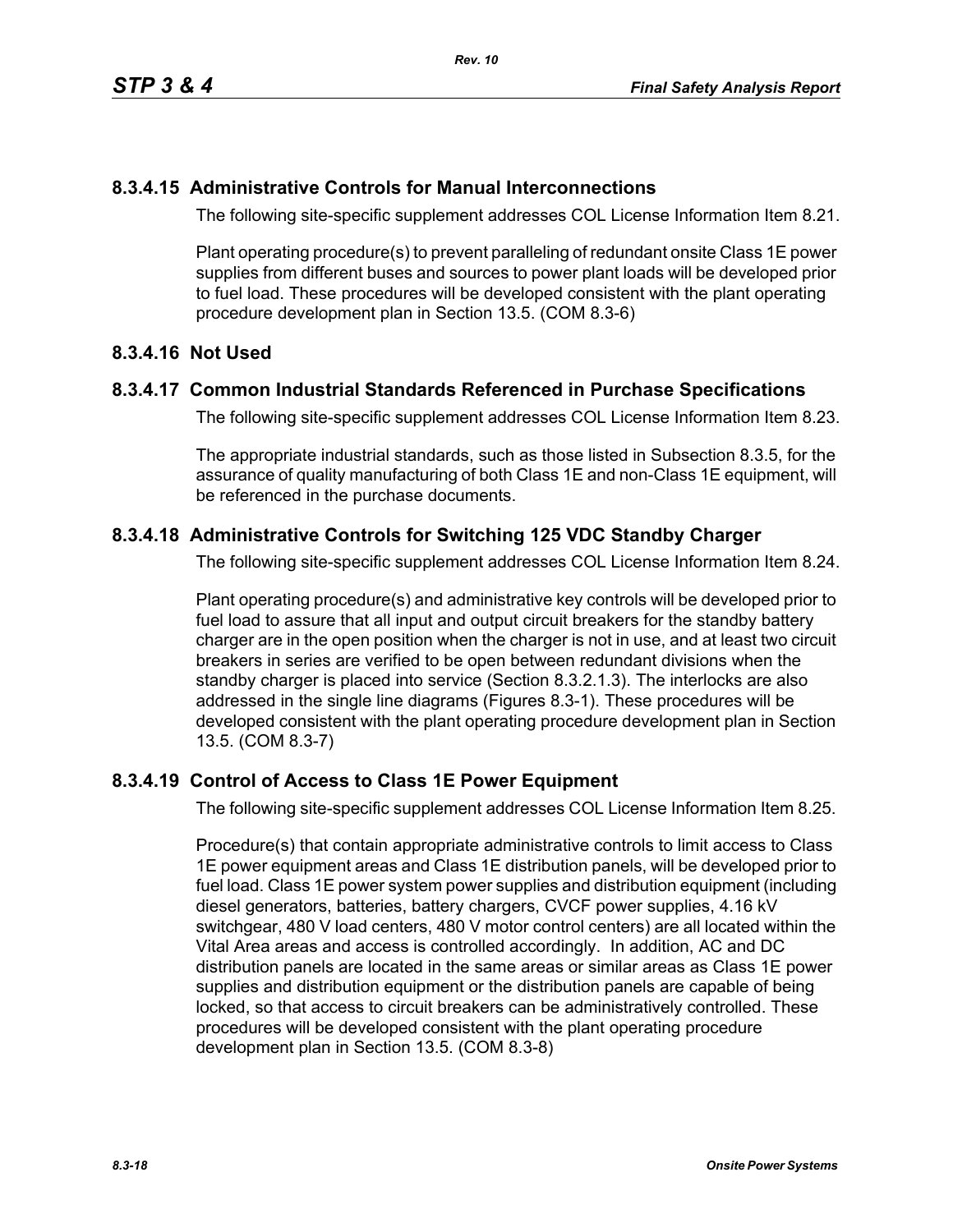# **8.3.4.20 Periodic Testing of Voltage Protection Equipment**

The following site-specific supplement addresses COL License Information Item 8.26.

Procedure(s) which implement the testing requirements of RG 1.118 and IEEE 338 for the periodic testing of instruments, timers, and other electrical equipment designed to protect the distribution system from: (1) loss of offsite voltage, and (2) degradation of offsite voltage, will be developed prior to fuel load. These procedures will be developed consistent with the plant operating procedure development plan in Section 13.5. (COM 8.3-9)

# **8.3.4.21 Diesel Generator Parallel Test Mode**

The following site-specific supplement addresses COL License Information Item 8.27.

Procedure(s) will be developed prior to fuel load which provide for the periodic testing of the diesel generator interlocks which restore units to emergency standby in the event of a LOCA or LOPP. Such procedures shall require that each diesel generator set be operated independently of the other sets, and be connected to the utility power system only by manual control during testing or for bus transfer. Also, such procedures shall require that the duration of the connection between the preferred power supply and the standby power supply shall be minimized in accordance with Section 6.1.3 of IEEE-308. These procedures will be developed consistent with the plant operating procedure development plan in Section 13.5 (COM 8.3-10)

# **8.3.4.22 Periodic Testing of Diesel Generator Protective Relaying**

The following site-specific supplement addresses COL License Information Item 8.28.

Procedure(s) which implement the testing requirements of RG 1.9 and IEEE 387 for periodic testing of diesel generator protective relaying, bypass circuitry, and annunciation will be developed prior to fuel load. These procedures will be developed consistent with the plant operating procedure development plan in Section 13.5. (COM 8.3-11)

## **8.3.4.23 Periodic Testing of Diesel Generator Synchronizing Interlocks**

The following site-specific supplement addresses COL License Information Item 8.29.

Procedure(s) which implement the testing requirements of RG 1.9 and IEEE 387 for periodic testing of diesel generator synchronizing interlocks, and to prevent incorrect synchronization whenever the diesel generator is required to operate in parallel with the preferred power supply will be developed prior to fuel load. These procedures will be developed consistent with the plant operating procedure development plan in Section 13.5. (COM 8.3-12)

## **8.3.4.24 Periodic Testing of Thermal Overloads and Bypass Circuitry**

The following site-specific supplement addresses COL License Information Item 8.30.

Procedure(s) for the periodic testing of thermal overloads and associated bypass circuitry for Class 1E MOVs to the requirements of RG 1.106 will be developed prior to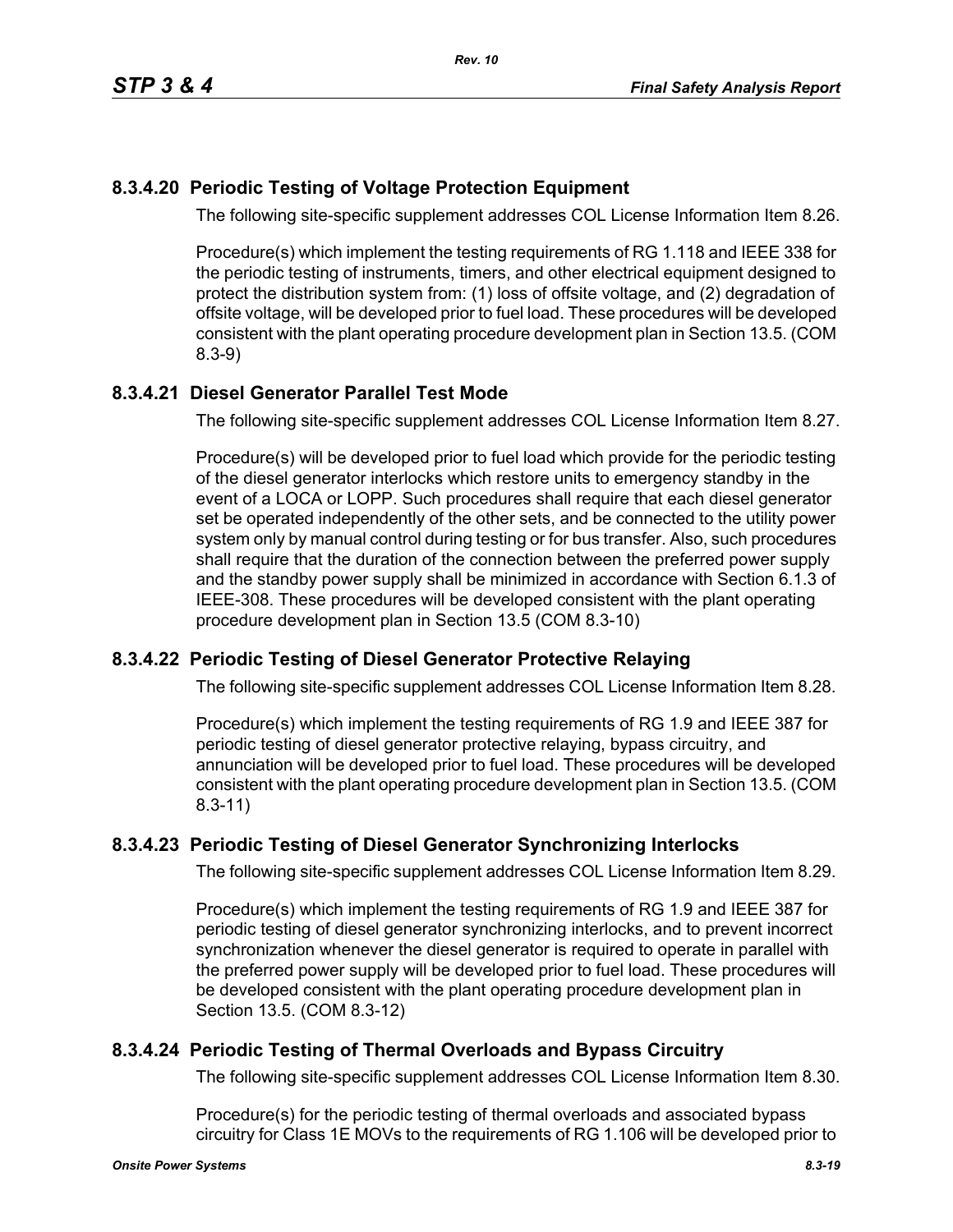fuel load. These procedures will be developed consistent with the plant operating procedure development plan in Section 13.5. (COM 8.3-13)

## **8.3.4.25 Periodic Inspection/Testing of Lighting Systems**

The following site-specific supplement addresses COL License Information Item 8.31.

Procedure(s) for periodic inspection of all lighting systems installed in safety-related areas and in passageways leading to and from these areas and for periodic inspection of the lighting systems which are normally de-energized (e.g., DC-powered lamps), will be developed prior to fuel load. These procedures will be developed consistent with the plant operating procedure development plan in Section 13.5. (COM 8.3-14)

# **8.3.4.26 Controls for Limiting Potential Hazards into Cable Chases**

The following site-specific supplement addresses COL License Information Item 8.32.

Procedure(s) to control and limit the introduction of potential hazards into cable chases and control room areas will be developed prior to fuel load. These procedures will be developed consistent with the plant operating procedure development plan in Section 13.5. (COM 8.3-15)

# **8.3.4.27 Periodic Testing of Class 1E Equipment Protective Relaying**

The following site-specific supplement addresses COL License Information Item 8.33.

Procedure(s) for the periodic testing of all protective relaying and thermal overloads associated with Class 1E motors and switchgear will be developed prior to fuel load. These procedures will be developed consistent with the plant operating procedure development plan in Section 13.5. (COM 8.3-16)

## **8.3.4.28 Periodic Testing of CVCF Power Supplies and EPAs**

The following site-specific supplement addresses COL License Information Item 8.34.

Procedure(s) for the periodic testing of CVCF power supplies (including alarms) and associated Electrical Protection Assemblies (EPAs) which provide power to the Reactor Protection System will be developed prior to fuel load. These procedures will be developed consistent with the plant operating procedure development plan in Section 13.5. (COM 8.3-17)

## **8.3.4.29 Periodic Testing of Class 1E Circuit Breakers**

This subsection of the ABWR DCD is replaced in its entirety with the following sitespecific supplement which addresses COL License Information Item 8.35.

Procedure(s) for the periodic calibration and functional testing of the fault interrupt capability of all Class 1E breakers; the fault interrupt coordination between supply and load breakers for each Class 1E load and each Division I non-Class 1E load will be developed prior to fuel load. These procedures will be developed consistent with the plant operating procedure development plan in Section 13.5. (COM 8.3-18)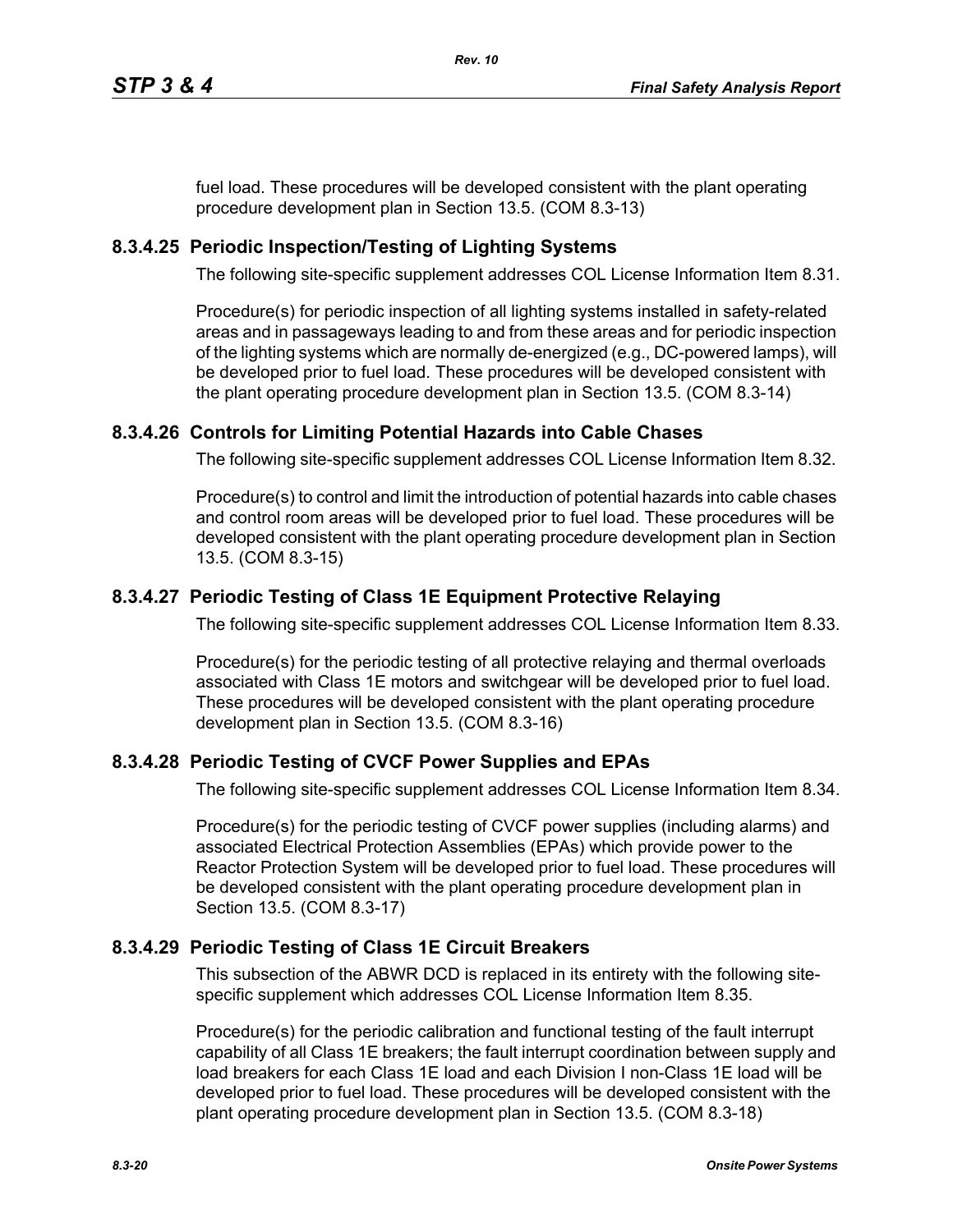## **8.3.4.30 Periodic Testing of Electrical Systems & Equipment**

The following site-specific supplement addresses COL License Information Item 8.36.

Procedure(s) for the periodic testing of all Class 1E electrical systems and equipment in accordance with surveillance and test requirements of Section 7 of IEEE 308, will be developed prior to fuel load consistent with the plant operating procedure development plan in Section 13.5. (COM 8.3-19)

## **8.3.4.31 Not Used**

#### **8.3.4.32 Class 1E Battery Installation and Maintenance Requirements**

The following site-specific supplement addresses COL License Information Item 8.38.

Procedure(s) for the installation, maintenance, testing and replacement of Class 1E station batteries which meet the requirements of IEEE 484 and Section 5 of IEEE 946, will be developed prior to fuel load. These procedures will be developed consistent with the plant operating procedure development plan in Section 13.5. (COM 8.3-20)

## **8.3.4.33 Periodic Testing of Class 1E Batteries**

The following site-specific supplement addresses COL License Information Item 8.39.

Procedure(s) for the periodic testing of Class 1E station batteries in accordance with the requirements of Section 7 of IEEE 308 to ensure sufficient capacity and capability to supply power to their connected loads will be developed prior to fuel load. These procedures will be developed consistent with the plant operating procedure development plan in Section 13.5. (COM 8.3-21)

## **8.3.4.34 Periodic Testing of Class 1E CVCF Power Supplies**

The following site-specific supplement addresses COL License Information Item 8.40.

Procedure(s) for the periodic testing of Class 1E constant voltage constant frequency (CVCF) power supplies to ensure sufficient capacity to supply power to their connected loads, will be developed prior to fuel load. These procedures will be developed consistent with the plant operating procedure development plan in Section 13.5. (COM 8.3-22)

## **8.3.4.35 Periodic Testing of Class 1E Battery Chargers**

The following site-specific supplement addresses COL License Information Item 8.41.

Procedure(s) for the periodic testing of Class 1E battery chargers to ensure sufficient capacity to supply power to their connected loads will be developed prior to fuel load. These procedures will be developed consistent with the plant operating procedure development plan in Section 13.5. (COM 8.3-23)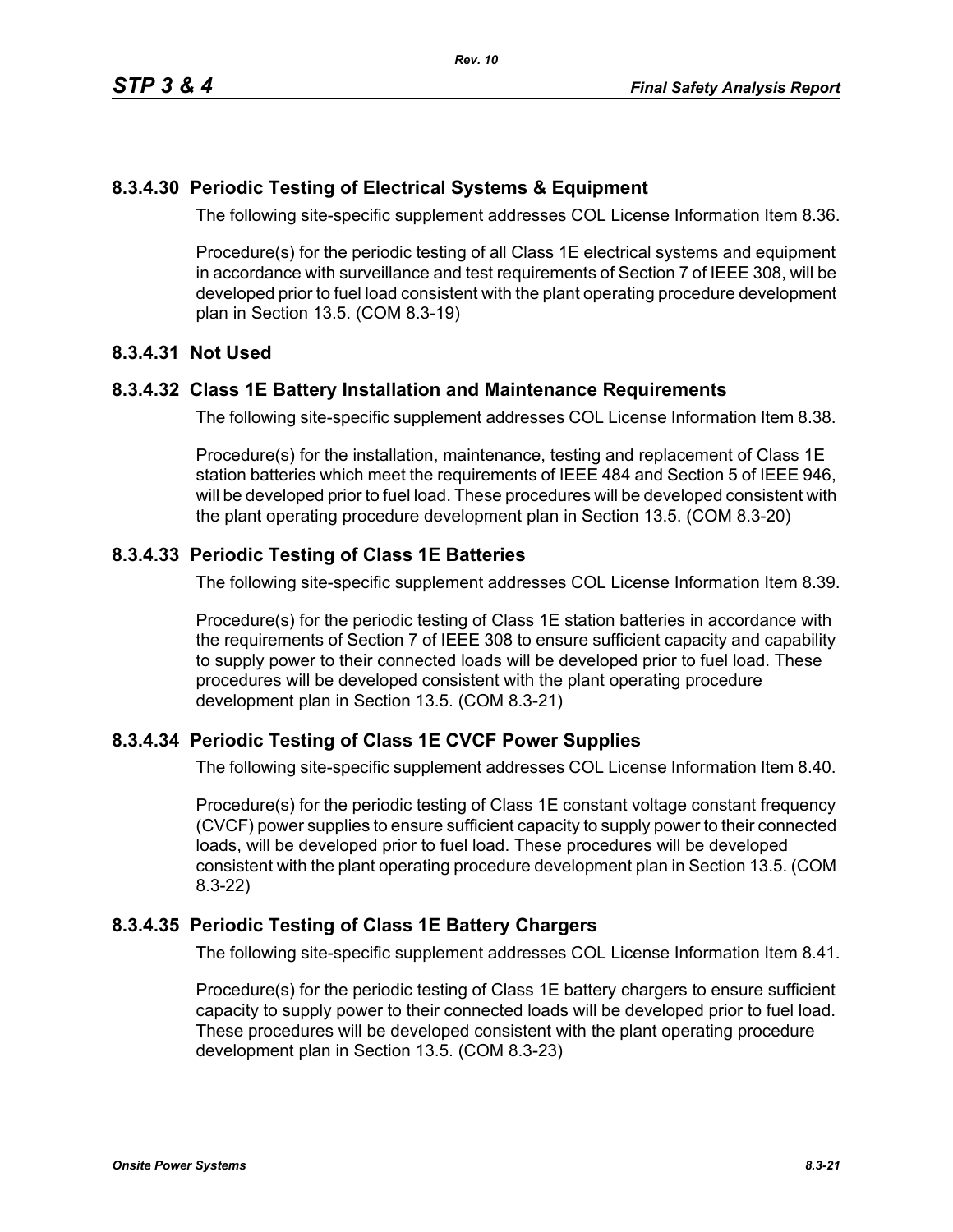# **8.3.4.36 Periodic Testing of Class 1E Diesel Generators**

The following site-specific supplement addresses COL License Information Item 8.42.

Procedure(s) for the periodic testing and/or analysis of Class 1E diesel generators to demonstrate their capability to satisfy the criteria in Subsection 8.3.1.1.8.2, to supply the actual full design basis load current for each sequenced load step, and to manually start each diesel generator will be developed prior to fuel load. These procedures will be developed prior to fuel load consistent with the plant operating procedure development plan in Section 13.5. (COM 8.3-24)

## **8.3.5 References**

STD DEP 8.3-1

*7.2 kV-rated* Medium voltage *metal-clad Switchgear*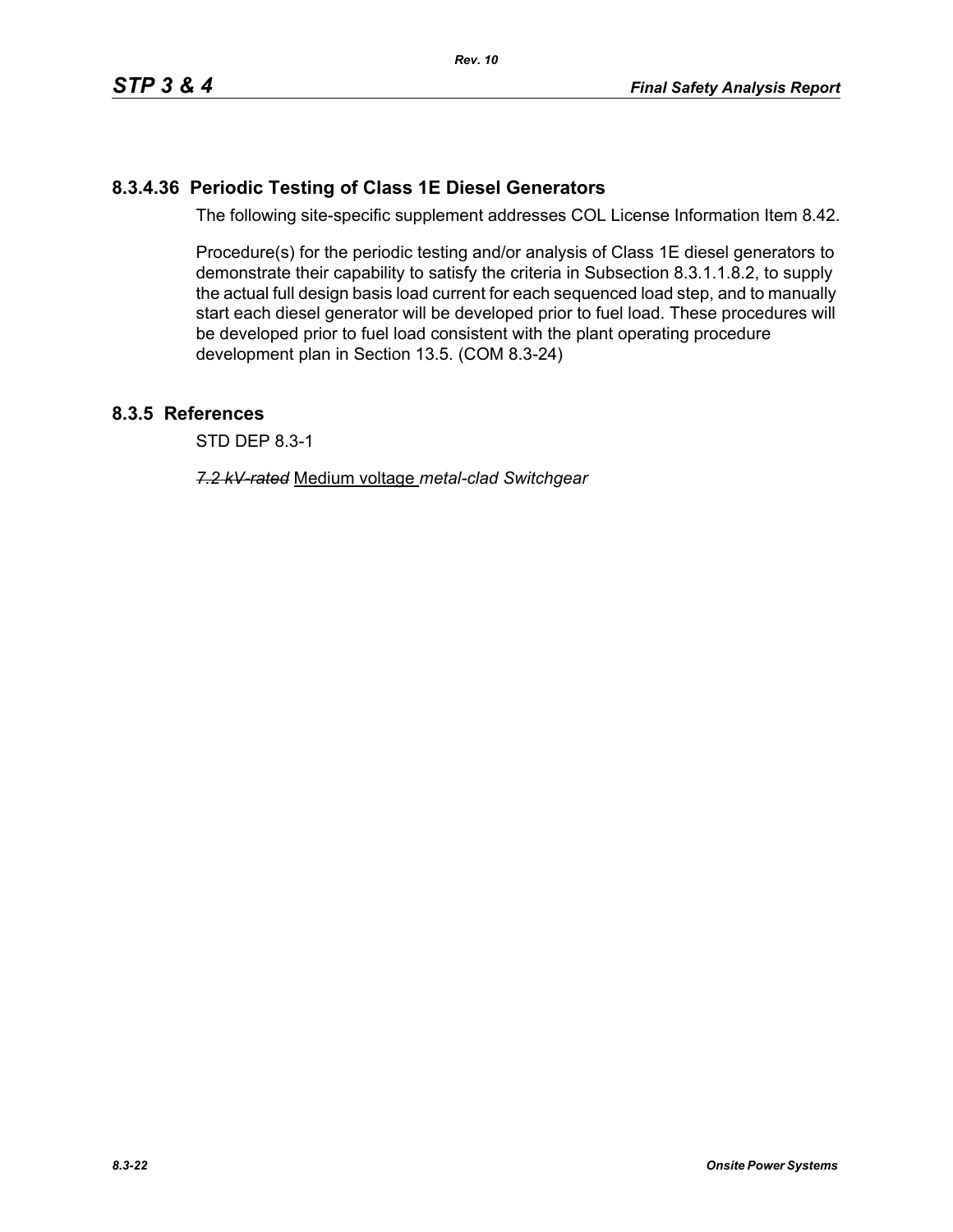# Table 8.3-1 from the reference ABWR DCD is replaced in its entirety with the following.

|                 |                                                                         |                     |                          |               | <b>Generator Connected Loads (kW)</b> |                   |
|-----------------|-------------------------------------------------------------------------|---------------------|--------------------------|---------------|---------------------------------------|-------------------|
|                 |                                                                         | Rating              | A                        | B             | $\mathbf C$                           |                   |
| Sys. No         | <b>Load Description</b>                                                 | (kW)                | (Div)                    | (Div II)      | (Div III)                             | Note <sup>®</sup> |
| -----           | Motor operated Valves                                                   | 160x3               | $\overline{\mathsf{x}}$  | Χ             | Χ                                     | (2)               |
| C12             | <b>FMCRD</b>                                                            | 432x1               | 432                      |               |                                       |                   |
| C41             | <b>SLC Pump</b>                                                         | 50x2                | 50                       | 50            |                                       |                   |
| E11             | <b>RHR Pump</b><br>Fill Pump                                            | 589x3<br>4x3        | 589<br>X                 | 589<br>X      | 589<br>X                              |                   |
| E22             | <b>HPCF Pump</b>                                                        | 1689x2              | $\overline{\phantom{a}}$ | 1689          | 1689                                  |                   |
| P21             | RCW Pump (Div I, II)<br>(Div III)                                       | 389x4<br>300x2      | 778                      | 778           | 600                                   |                   |
| P <sub>25</sub> | <b>HECW Pump</b><br><b>HECW Refrigerator</b>                            | 50x5<br>367x5       | 50<br>367                | 100<br>734    | 100<br>734                            |                   |
| P41             | <b>RSW Pump</b>                                                         | 530x6               | 1060                     | 1060          | 1060                                  |                   |
| R <sub>23</sub> | P/C Transformer Loss                                                    | 30x6                | 60                       | 60            | 60                                    |                   |
| R42             | DC 125V Charger (Div I, II, III)<br>(Div IV)<br>125 VDC Standby Charger | 98x3<br>56x1<br>98  | 98<br>98                 | 98<br>56      | 98<br>98                              | (3)               |
| R46             | <b>Vital CVCF</b><br>(Div I, II, III)<br>(Div IV)                       | 28x3<br>28          | 28                       | 28<br>28      | 28                                    | (3)               |
| R47             | Instrument and Control Power<br>(Div I, II, III)<br>(Div IV)            | 40x3<br>40          | 40<br>-                  | 40<br>40      | 40<br>-                               | (3)               |
| R <sub>52</sub> | Lighting                                                                | 100x3               | 100                      | 100           | 100                                   |                   |
| T <sub>22</sub> | <b>SGTS Fan</b><br><b>SGTS Heaters</b><br><b>SGTS Cooling Fan</b>       | 61x2<br>26x2<br>4x2 |                          | 61<br>26<br>4 | 61<br>26<br>4                         |                   |
| U41             | <b>CRHA Supply Fans</b><br><b>CRHA HVAC Emergency</b>                   | 122x4               |                          | 244           | 244                                   | (5)               |
|                 | Filter Unit Supply Fans<br><b>CBSREA HVAC</b>                           | 17x4                |                          | 34            | 34                                    | (5)               |
|                 | <b>Supply Fans</b><br><b>RBSREEHVAC</b>                                 | 61x6                | 122                      | 122           | 122                                   | (5)               |
|                 | <b>Supply Fans</b><br>RBSRDGHVAC Emergency                              | 61x6                | 122                      | 122           | 122                                   | (5)               |
|                 | Supply Fans                                                             | 50x6                | 100                      | 100           | 100                                   | (5)               |

**Table 8.3-1 D/G Load Table—LOCA + LOPP**

*Rev. 10*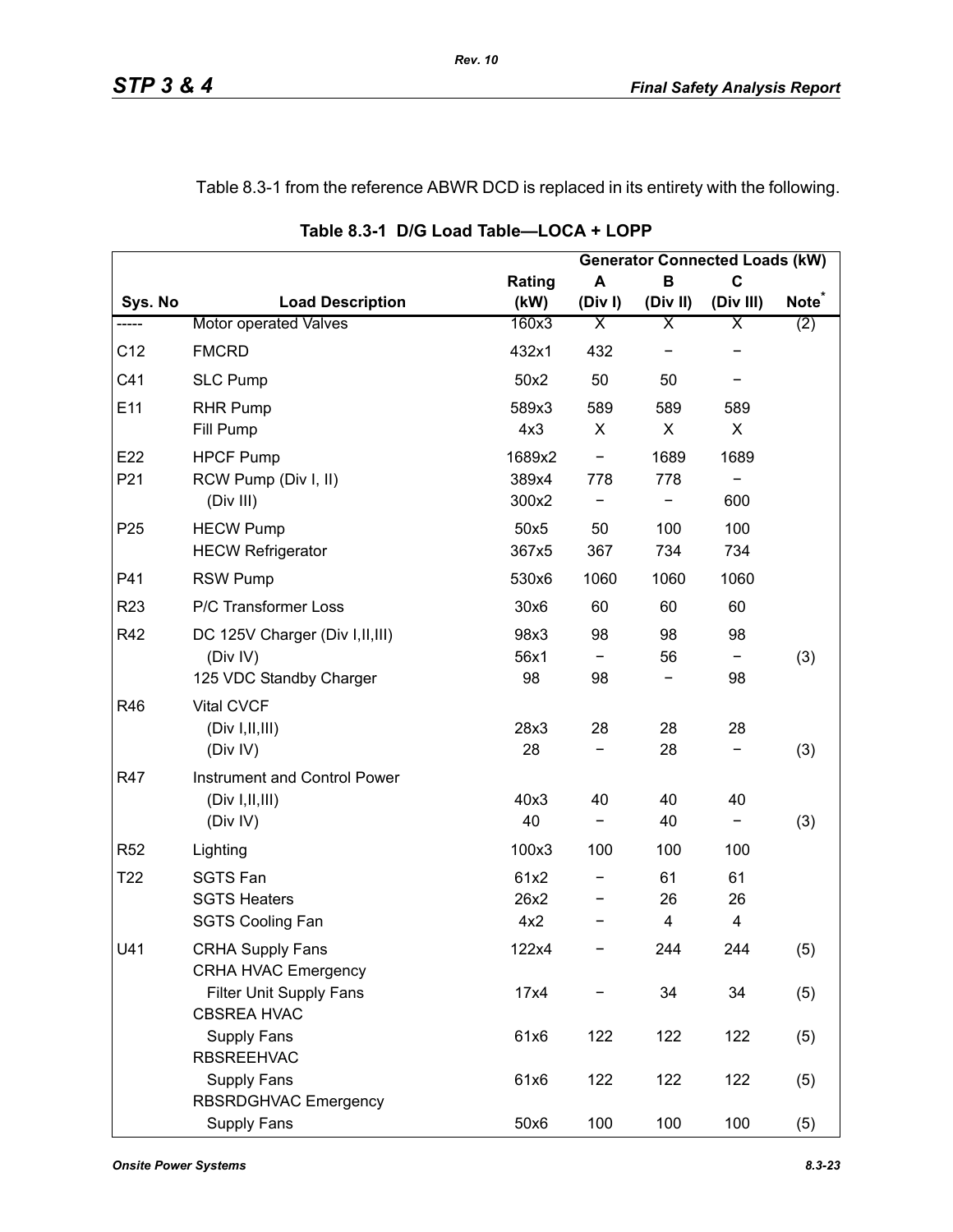|             |                                          |        |         |          | <b>Generator Connected Loads (kW)</b> |                   |
|-------------|------------------------------------------|--------|---------|----------|---------------------------------------|-------------------|
|             |                                          | Rating | A       | в        | C                                     |                   |
| Sys. No     | <b>Load Description</b>                  | (kW)   | (Div I) | (Div II) | (Div III)                             | Note <sup>*</sup> |
|             | <b>RBSREEHVAC Supply</b>                 |        |         |          |                                       |                   |
|             | <b>Electrical Heating Coil</b>           | 101x6  | X       | X        | X                                     |                   |
|             | Cooling Tower Fan                        | 208x6  | 416     | 416      | 416                                   |                   |
|             | UHS HVAC Fan                             | 41x3   | 41      | 41       | 41                                    |                   |
|             | <b>UHS Unit Heater</b>                   | 180x3  | 180     | 180      | 180                                   |                   |
| Other Loads |                                          |        | 174     | 140      | 131                                   |                   |
|             | <b>Total Connected Loads</b>             |        | 5271    | 7306     | 7043                                  |                   |
|             | Total Standby Loads and Short Time Loads |        | 538     | 677      | 677                                   |                   |
|             | <b>Total Operating Loads</b>             |        | 4733    | 6629     | 6366                                  |                   |

|  |  |  | Table 8.3-1 D/G Load Table—LOCA + LOPP (Continued) |
|--|--|--|----------------------------------------------------|
|--|--|--|----------------------------------------------------|

*Rev. 10*

\* See Table 8.3-3 for Notes

## **Table 8.3-3 Notes for Tables 8.3-1 and 8.3-2**

- *(3) Div. IV battery charger is fed from Div. II motor control center*s*.*
- *(4) Load description acronyms are interpreted as follows:*

| CRHA          | <b>Control Room Habitability Area</b>                                             |
|---------------|-----------------------------------------------------------------------------------|
| <b>CBSREA</b> | <b>Control Building Safety-Related</b><br><b>Equipment Area</b>                   |
| FCS           | <b>Flammability Control System</b>                                                |
| RBSREEHVAC    | <b>Reactor Building Safety-Related</b><br><b>Electrical Equipment HVAC System</b> |
| RBSRDGHVAC    | <b>Reactor Building Safety-Related Diesel</b><br>Generator HVAC System            |
| UHS           | Ultimate Heat Sink                                                                |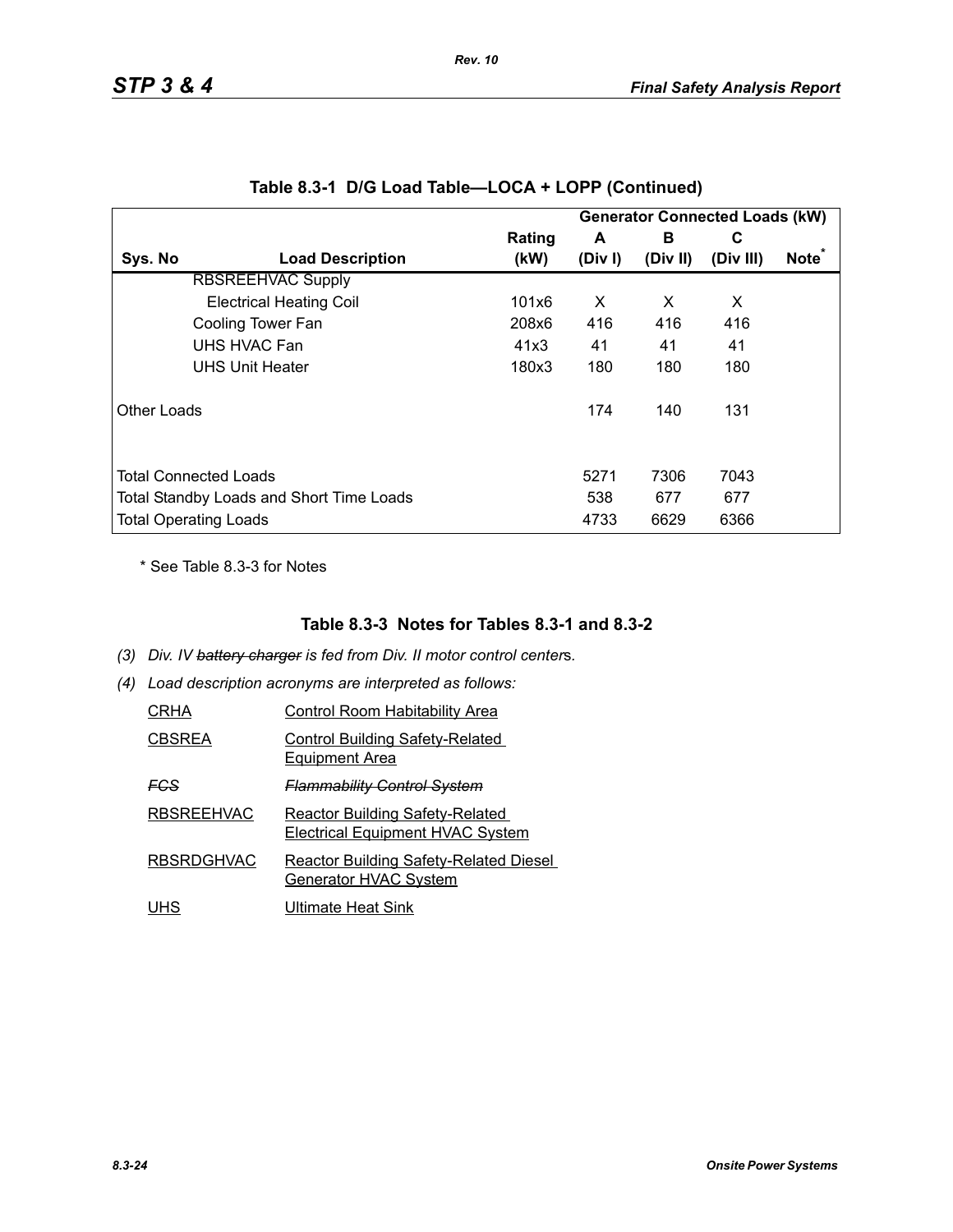| Div.<br><b>Mode</b><br>MOV<br><b>RHR</b><br><b>RCW</b><br><b>RSW Pump</b><br><b>RSW Pump</b><br><b>SGTS</b><br><b>RCW Pump</b><br>Chargers<br>Pump<br>Pump<br><b>LOCA</b><br>DG HVAC<br><b>CVCFs</b><br>Inst. Tr<br><b>HECW</b><br>R/B Emer. HVAC<br>&<br>Lighting<br>C/B Emer. HVAC<br>Refrig<br>Pump<br><b>LOPP</b><br>FCMRD <sup>*</sup><br>LOCA Loads<br><b>MOV</b><br><b>RHR</b><br><b>RCW</b><br><b>RSW Pump</b><br>SGTS<br><b>RCW Pump</b><br><b>RSW Pump</b><br>Chargers<br>Pump<br>Pump<br><b>LOCA</b><br><b>HPCF</b><br>DG HVAC<br><b>HECW</b><br><b>MCR</b><br><b>CVCFs</b><br>R/B Emer. HVAC<br>&<br>Pump Inst.<br><b>HVAC</b><br>C/B Emer. HVAC<br>Refrig<br>Ш<br>Pump<br><b>LOPP</b><br><b>Tr Lighting</b><br><b>MOV</b><br><b>RHR</b><br><b>RCW</b><br><b>RCW Pump</b><br><b>RSW Pump</b> | <b>SLC Pump</b><br><b>HECW</b><br><b>SLC Pump</b><br><b>HECW</b><br><b>HECW</b><br><b>RSW Pump</b><br>Chargers<br>Refrig<br><b>CVCFs</b> |
|----------------------------------------------------------------------------------------------------------------------------------------------------------------------------------------------------------------------------------------------------------------------------------------------------------------------------------------------------------------------------------------------------------------------------------------------------------------------------------------------------------------------------------------------------------------------------------------------------------------------------------------------------------------------------------------------------------------------------------------------------------------------------------------------------------|------------------------------------------------------------------------------------------------------------------------------------------|
|                                                                                                                                                                                                                                                                                                                                                                                                                                                                                                                                                                                                                                                                                                                                                                                                          | <b>FCS</b><br><b>FCS</b>                                                                                                                 |
|                                                                                                                                                                                                                                                                                                                                                                                                                                                                                                                                                                                                                                                                                                                                                                                                          |                                                                                                                                          |
|                                                                                                                                                                                                                                                                                                                                                                                                                                                                                                                                                                                                                                                                                                                                                                                                          |                                                                                                                                          |
|                                                                                                                                                                                                                                                                                                                                                                                                                                                                                                                                                                                                                                                                                                                                                                                                          |                                                                                                                                          |
|                                                                                                                                                                                                                                                                                                                                                                                                                                                                                                                                                                                                                                                                                                                                                                                                          |                                                                                                                                          |
| Pump<br>Pump                                                                                                                                                                                                                                                                                                                                                                                                                                                                                                                                                                                                                                                                                                                                                                                             |                                                                                                                                          |
| <b>LOCA</b><br><b>HPCF</b><br>DG HVAC<br><b>HECW</b><br><b>MCR</b><br>R/B Emer. HVAC<br>$\ensuremath{\mathsf{III}}\xspace$<br>&<br>Pump Inst.<br><b>HVAC</b><br>C/B Emer. HVAC<br>Pump<br>LOPP<br><b>Tr Lighting</b>                                                                                                                                                                                                                                                                                                                                                                                                                                                                                                                                                                                     |                                                                                                                                          |

노

*STP 3 & 4*